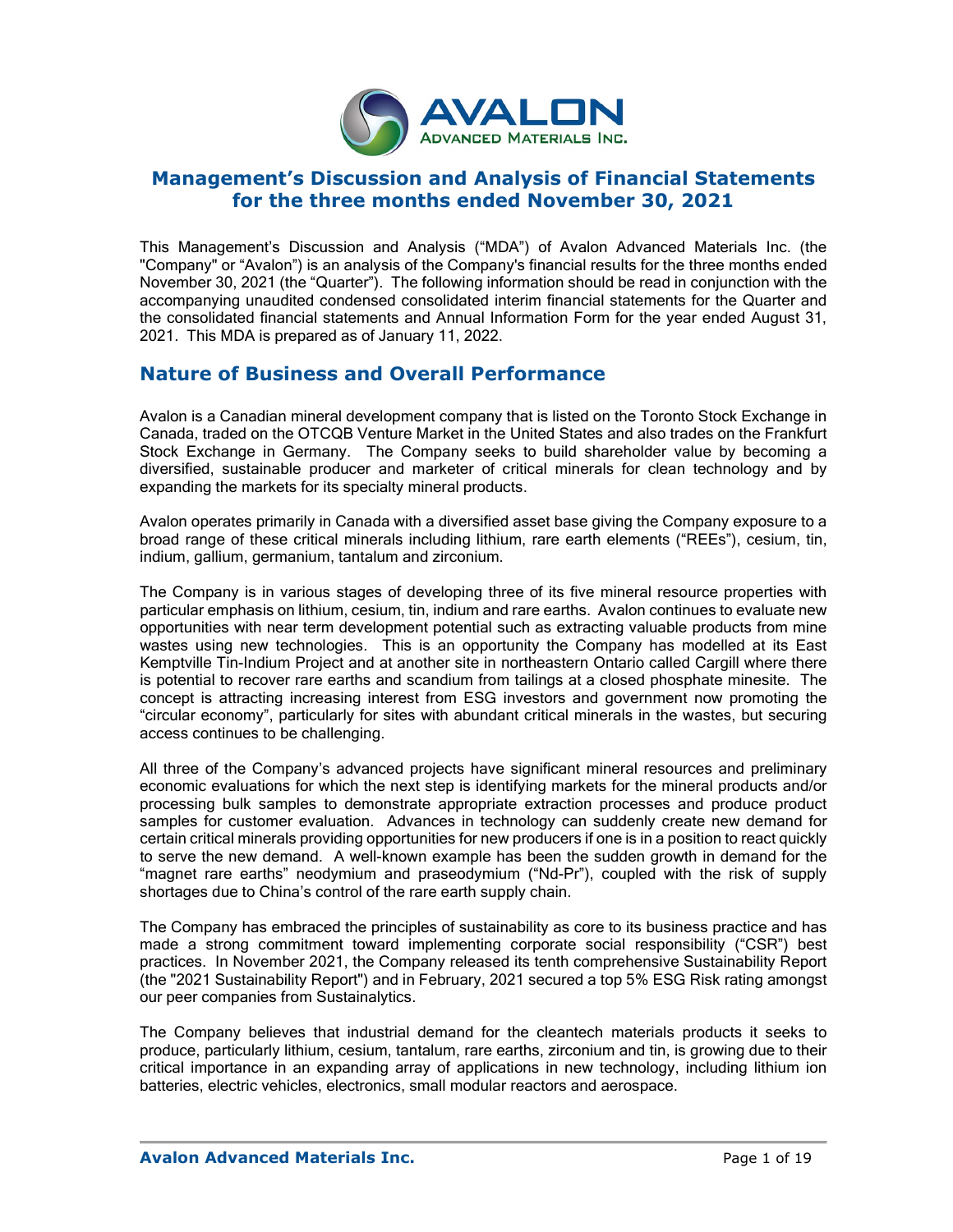# **Resource Development Activities**

Expenditures on resource properties for the Quarter totalled \$236,321, a 112% increase from the level of expenditures for the same Quarter in fiscal 2021 ("Fiscal 2021") which totaled \$111,732. Of these expenditures, 90% were incurred on the Separation Rapids Lithium Project, 7% were incurred on the Lilypad Cesium-Tantalum Project and 3% were incurred on the Nechalacho Rare Earth Elements Project.

No properties were abandoned or impairment losses recorded during the Quarter.

### *Separation Rapids Lithium Project*

The Separation Rapids property consists of nineteen mineral claims and one mining lease covering a combined area of approximately 4,414 hectares (10,910 acres) in the Paterson Lake Area, Kenora Mining Division, Ontario, all of which are owned 100% by Avalon. The lease covers an area of approximately 421 hectares over the area of the main lithium pegmatite deposit and adjacent lands that may be used for mine development infrastructure. Avalon also owns three aggregate permits along the road to the site, which cover a total area of approximately 16 hectares and are located within the area covered by the claims. The Separation Rapids deposit is a potential source of lithium minerals for use in the glass and ceramics industry as well as lithium compounds for the battery industry.

During fiscal 2018, the Company completed an updated preliminary economic assessment ("PEA") on a simplified business model that focuses on initial production of lithium mineral concentrates for the glass industry, with potential for future expansion into production of the battery materials lithium carbonate and/or lithium hydroxide. This smaller scale development model reduces capital expenditure requirements substantially from the lithium hydroxide production model completed in September, 2016, while generating attractive returns and reducing overall business and permitting risk. However, with growing interest in establishing new lithium battery materials supply chains in Canada, the Company is now planning to accelerate its plans to produce lithium battery materials and has identified several potential industrial sites for a lithium refinery in Thunder Bay.

During the Quarter, the Company incurred \$212,584 (2021 - \$54,720) in exploration and development expenditures on the Separation Rapids Lithium Project. Approximately 38% of these expenditures were incurred on the field exploration program on the NW part of the property, 21% were spent on permitting for future drilling programs including on the Snowbank petalite pegmatite discovery as well as baseline environmental studies. Approximately 41% were incurred on metallurgical testwork on lepidolite leaching and on relocating the 5,000 tonne bulk sample that was collected in Fiscal 2021. Approximately \$9,000 was expended during the Quarter on lithium market development work towards securing offtake agreements for the petalite products and lithium battery materials products.

### Lithium Markets

Global lithium carbonate prices are now rising consistent with recent lithium market forecasts showing rapid growth in demand driven mainly by the battery market with supply shortages expected within the next 2-3 years for both the battery and glass-ceramic markets. The Company is looking at a number of different production models for the lithium refinery which will depend on the specific requirements of the buyers who provide firm off-take commitments. Several companies that have expressed interest in making an off-take commitment have also expressed interest in being an investing partner in the refinery.

With both the Ontario and Federal Governments confirming their interest in establishing new battery materials supply chains in the province, and potentially providing financial support, Avalon continues to work towards establishing its lithium refinery in Thunder Bay, Ontario. Several vacant industrial sites on the waterfront have been evaluated with a decision expected in the second quarter of the current fiscal year. The refinery being planned would be adaptable for producing different lithium battery materials products, and would also be expandable to increase output and accept concentrates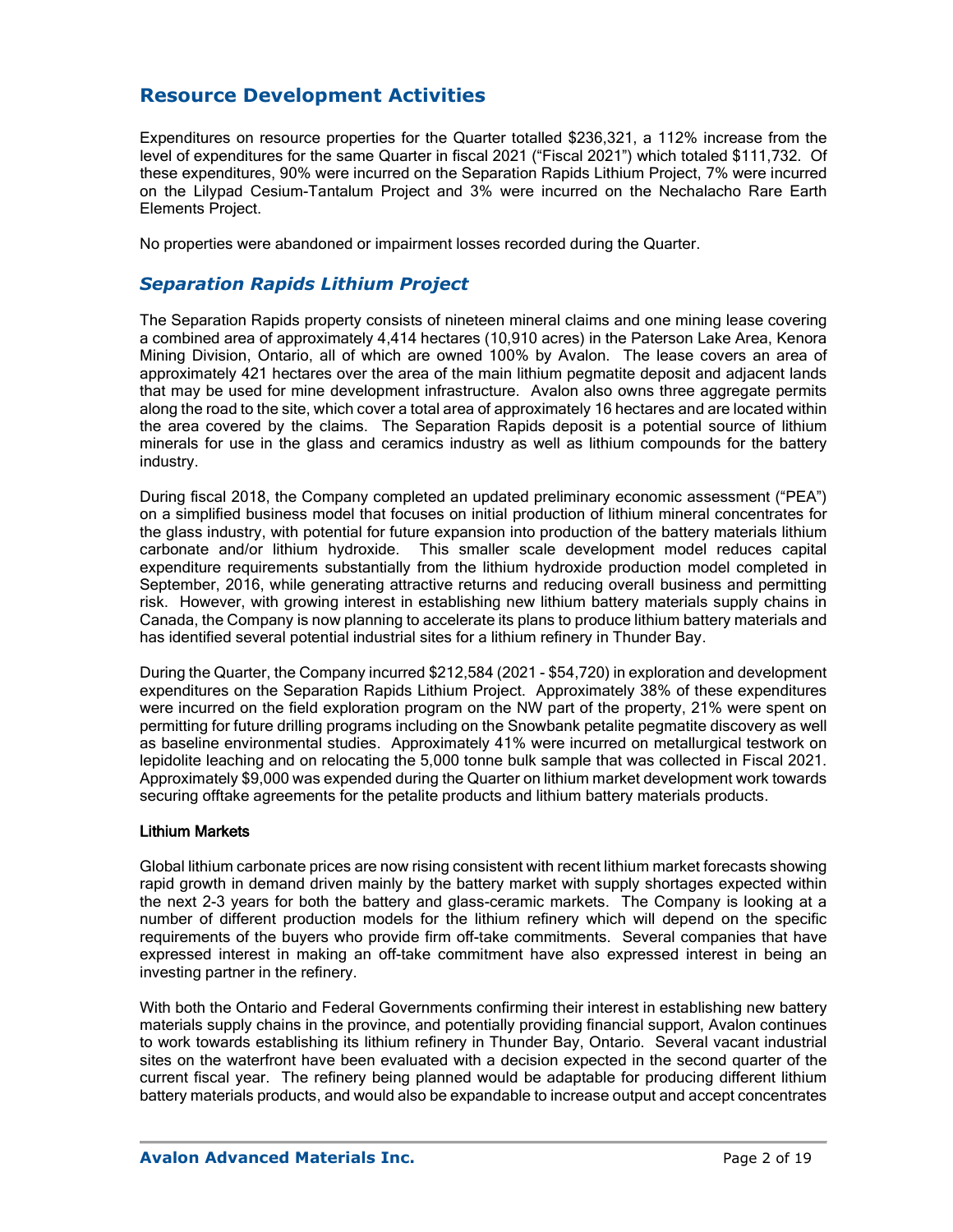from other aspiring producers of lithium minerals from the many pegmatite deposits that occur in northwestern Ontario.

To serve the growing interest in the petalite product from the glass-ceramics industry, the Company is planning to purchase a demonstration scale DMS plant that would allow it to start producing bulk samples of the petalite concentrates for customer evaluation. Once firm off-take commitments are secured, production can be scaled up as needed to meet the demand. The DMS demo plant would be installed on the Company's aggregate permit where most of the permitting requirements are advanced or already in place. The Ontario government, with input from Avalon, has initiated potential regulatory changes to the existing regulatory regime ("cutting the red tape") to differentiate critical minerals like lithium from traditional exchange-traded commodities and facilitate their more rapid development in Ontario as part of a new industrial strategy to support advanced manufacturing.

### Recent Activities and Future Plans

The next step to finalize the lithium battery materials production model is to proceed with a pilot plant program on the bulk sample to finalize flowsheet parameters for engineering purposes including reagent recycling and water treatment processes, after which a feasibility study can be completed. The bulk sample collection work program was completed with the extraction of 5,000 tonnes of mineralized rock of the three different ore types that is presently stored at a site near Kenora where it will be crushed to appropriate size prior to shipping to a metallurgical testing facility for pilot scale work. The coarse grained petalite ore will be used in the DMS plant to generate large product samples meeting the detailed specifications for glass-ceramic customer qualification and acceptance, and provide concentrate for further laboratory work on the lithium battery materials process flowsheet. Some preliminary process testwork is underway, but timing for a full scale pilot plant is uncertain due to a lack of available appropriately-equipped test facilities in Canada.

After being delayed due to intense forest fire activity near the property, further exploration and some early environmental baseline work on the northwestern part of the property in the vicinity of the new Snowbank petalite pegmatite discovery and the Glitter pegmatite was completed in October 2021. The assay results for the mineralized pegmatite samples collected during the program have significantly increased the strike length of the Snowbank pegmatite from the previously announced 30 metres to approximately 230 metres. Lithium analyses ranged from 3.25% Li2O to 0.63% Li2O. A drilling program to begin to define the size potential of the Snowbank pegmatite discovery is planned for winter 2022.

### Environmental Assessment and Community Engagement

Avalon is committed to developing the Separation Rapids Lithium Project based on modern CSR principles and reporting on its performance in its annual Sustainability Report. These CSR principles include commitments to minimize environmental impacts, ensuring the health and safety of employees, creating benefits for local communities and providing full transparency in its social and environmental performance. The Company and the project are now well known in the local community.

The project is located in the traditional land use area of the Wabaseemoong Independent Nations ("WIN") for which they have stewardship under an agreement with the Province of Ontario. The Company first signed an MOU with WIN in 1999 which was renewed when the project was reactivated in 2013. Avalon management has been keeping WIN leadership informed on project activities and remains committed to fulfilling its community consultation obligations and partnering with WIN on business opportunities and providing training for community members. The Company has also consulted with the Métis Nation of Ontario and engagement is ongoing with other local Indigenous communities, regulators, and local government.

During the Quarter, the Ministry of Northern Development, Mines, Natural Resources and Forestry (MNDMNRF) received questions regarding the Avalon drill program planned in the WIN Stewardship Area from the Grassy Narrows First Nation or "ANA". The drill program is well outside ANA's proposed Indigenous Protected Conservation Area. Slow responses by the MNDMNRF to the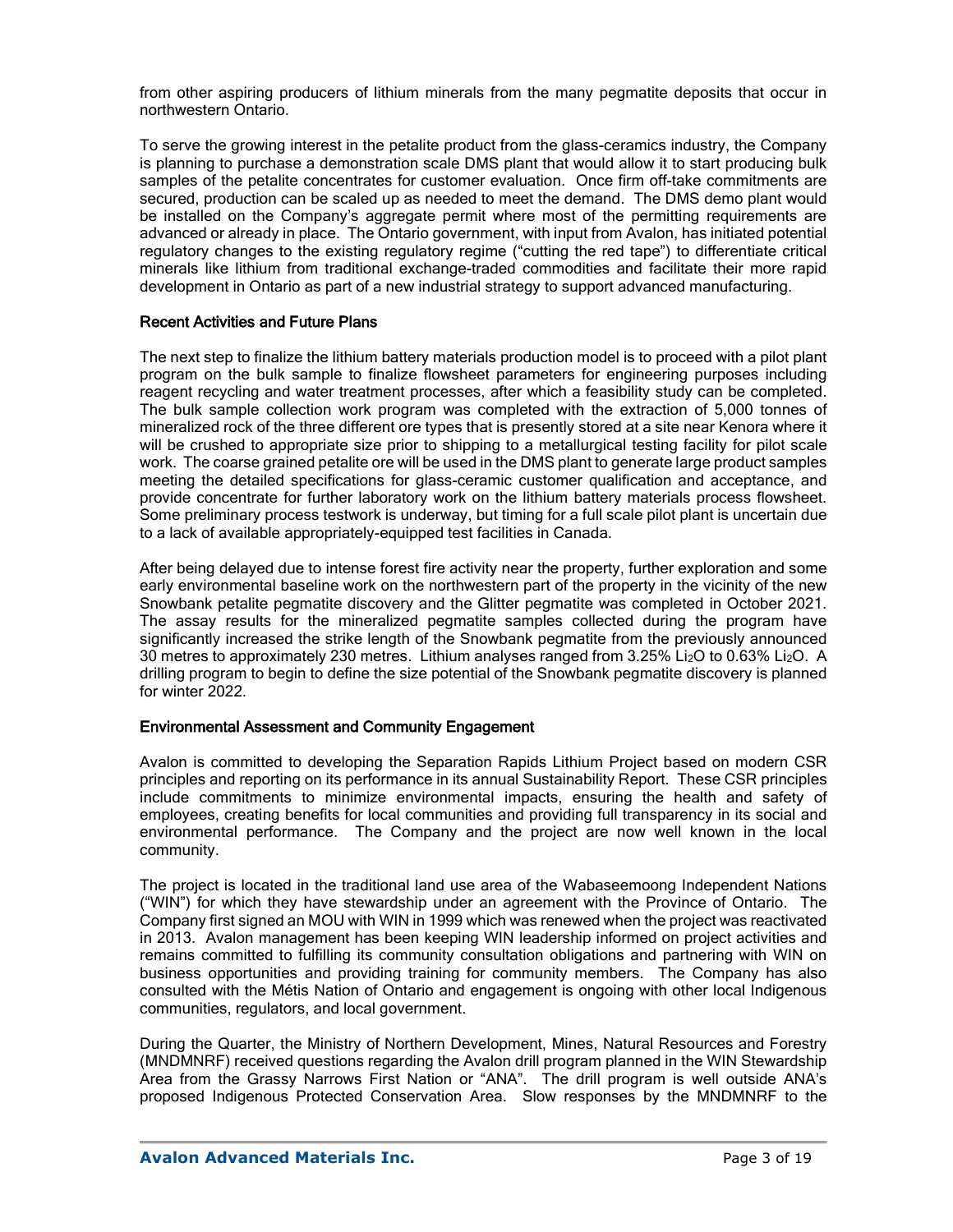questions has led to a delay in receiving the permit for the proposed drill program. Avalon is assisting the MNDMNRF with responses, despite the fact that the drill program will not impact the ANA. ANA members were among the Indigenous employees hired in November to initiate access trail preparation for the winter drill program. The WIN leadership continues to be supportive of the project.

Unless otherwise noted, the technical information on the Separation Rapids Lithium Project has been reviewed and approved by the Company's President & CEO, Donald Bubar, M.Sc., P.Geo. or Consulting Metallurgist, Mr. David Marsh, FAusIMM (CP), who are both Qualified Persons under NI 43-101.

### **Nechalacho Rare Earth Elements and Zirconium Project**

The Nechalacho Rare Earth Elements Project is located at Thor Lake in the Mackenzie Mining District of the Northwest Territories ("NWT"), approximately 100 kilometres southeast of the city of Yellowknife. The property is comprised of eight contiguous mining leases totalling 5,786 hectares (14,297 acres), after three mining claims totalling 332 hectares on the southwest side of the original five leases were converted to mining leases. The original five leases are subject to one independently owned 2.5% Net Smelter Returns ("NSR") royalty agreement. Avalon has the contractual right to buy out this royalty on the basis of a fixed formula, which is currently approximately \$1.6 million, and which will increase at a rate equal to the Canadian prime rate until the royalty is bought out.

During Fiscal 2020, Avalon sold the rights to the near-surface dominantly light rare earth mineral resources above a depth of 150 metres ("Upper Zone Resources") to Cheetah Resources Pty Ltd. ("Cheetah"). Avalon retained a 3.0% NSR royalty (the "3.0% NSR Royalty") and will continue to have access to the property for development and mining of its 100% owned Basal Zone heavy rare earth resource. Avalon has also agreed to waive the 3.0% NSR Royalty for the first five years of Cheetah's commercial production and to grant Cheetah the option to pay the Company \$2 million within eight years of the transaction closing to extend the waiver of this royalty in perpetuity. Cheetah also has the option to purchase the Company's option in the 2.5% NSR Royalty, provided that, upon exercising the option, it extinguishes this royalty. The eight mining leases are jointly recorded in the names of Cheetah 50% and the Company 50%, while the beneficial ownership is held in trust by Cheetah and Avalon as to their respective beneficial ownership entitlement in and to the Upper Zone Resources and the Basal Zone Resources, respectively. Avalon and Cheetah have formed a jointly-owned corporation (NWT Rare Earths Ltd.) to hold the exploration permits and related authorizations related to Nechalacho and have also entered into a co-ownership agreement governing each party's activities and management at site. On November 30, 2020, a new Land Use Permit MV2020D0013, expiring November 29, 2025 and Water License expiring November 29, 2027 were approved for both the Cheetah Demonstration Project and the previously approved Basal Zone early works construction activities.

Expenditures during the Quarter were \$8,238 (2021 – \$10,386), which were incurred primarily on ongoing site holding and sample storage costs.

During the Quarter, the Company received an expression of interest in its zirconium product. The Basal Zone HREE resource also contains abundant zirconium mineralization averaging over 3% ZrO<sub>2</sub>. Zirconium is now in very short supply in North America and growing in demand as a critical material needed in small modular nuclear reactors ("SMR"). Demand is growing now for SMRs as a clean energy alternative that can be used to serve the electricity needs of small remote communities to replace diesel generators.

### *Lilypad Cesium-Tantalum Project*

The Lilypad Cesium-Tantalum Project consists of 14 claims, comprising 166 new claim units or cells, totaling approximately 3,300 hectares (8,152 acres), covering a field of lithium, cesium, tantalum ("LCT") mineralized pegmatites, and located 150 kilometres northeast of Pickle Lake, Ontario.

The claims were originally staked between January, 1999 and October, 2000 and are 100% owned by the Company with no underlying royalties. Previous owners of the property drilled some 50 shallow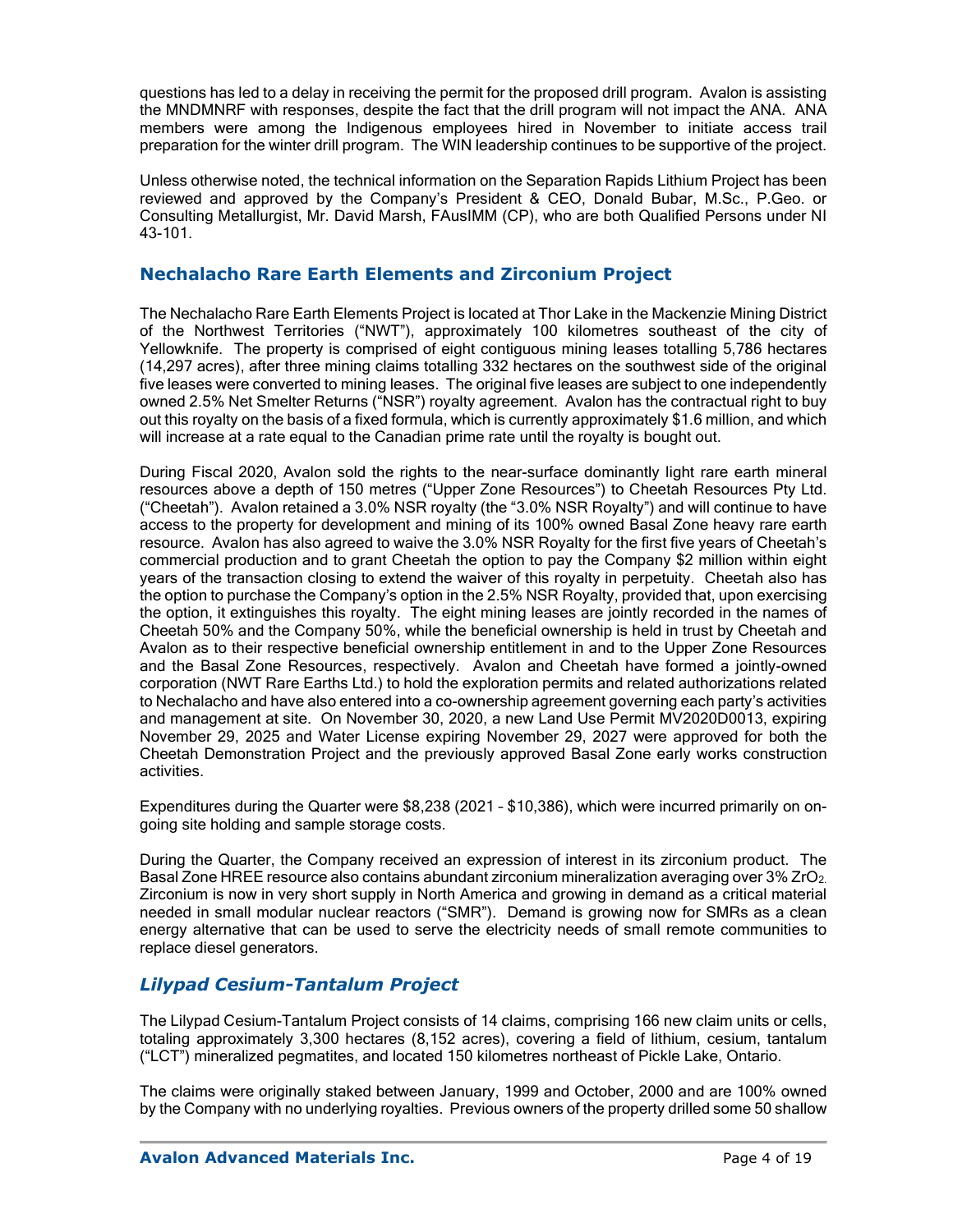drill holes, and Avalon completed 32 drill holes totaling 4,781 metres in 2000 and 2001 in a program focused primarily on the tantalum potential. These produced encouraging initial results including the discovery of significant cesium mineralization as well as tantalum and lithium in a number of LCT pegmatites of which the two most promising are known as the Pollucite and Rubellite Dykes where the cesium occurs in the rare ore mineral pollucite ((Cs,Na)<sub>2</sub>Al<sub>2</sub>Si<sub>4</sub>O<sub>12</sub>·2H<sub>2</sub>O). Mapping and sampling work conducted in the summer of 2021 discovered a significant extension to the Pollucite Dyke and several new mineralized LCT pegmatites. Cesium continues to be in very short supply and high demand in international markets.

During the Quarter, a portion of the analytical results from a biogeochemical survey conducted during the 2021 summer field program were received. A preliminary review of the data indicates encouraging results with strong cesium and lithium anomalies associated with known mineralization at the Pollucite and Rubellite Dykes and similar, anomalies in overburden covered areas indicating potential for new mineralized pegmatite discoveries. It is anticipated that completion of the analytical work on the further 500 samples collected will lead to the definition of new drill targets for LCT pegmatites.

A follow-up drilling program is tentatively planned in 2022, to test some of the new targets and do additional drilling on the Pollucite Dyke. Preliminary environmental studies were also initiated. Future development of the project would be positively impacted by new infrastructure development, including road access, to the Ring of Fire mineral projects located further to the north.

The project is located in the traditional territory of the Eabametoong First Nation ("EFN"), approximately 25 km west of the community of Fort Hope. The Company has been in communication with EFN community leadership who are supportive of the Project. Some community members from local First Nations assisted with camp construction, line-cutting and geochemical work in the 2021 mapping and sampling program.

The Company incurred \$15,499 (2020 - \$46,626) in expenditures during the Quarter on the Lilypad Cesium-Tantalum Project, which were mainly spent on biogeochemical analyses on spruce twig samples collected during the 2021 summer work program.

### *East Kemptville Tin-Indium Project*

The 100% owned East Kemptville Tin-Indium Project is located 55 km northeast of Yarmouth, Nova Scotia, Canada. The property consists of an exploration licence covering 1,165 hectares (2,880 acres). East Kemptville was an operating tin mine from 1985-1992 and was North America's only large primary tin producer, before closing prematurely in 1992 due to a collapse in tin prices. Increasing global demand for tin and tightening supplies has resulted in improved tin prices (now trading at all time highs of over US\$35,000/tonne), creating an opportunity for Avalon to re-activate the site initially by processing a large stockpile of low-grade tin mineralization using low-impact sensor-based ore-sorting technology.

The Company completed a preliminary economic assessment during fiscal 2018 with a development model of utilizing the existing tailings management area ("TMA") and had been in negotiation with the surface rights owner to secure full tenure to the project site. Agreement in principle was reached in Fiscal 2019, however, the surface rights owner subsequently refused to sign the agreement and denied Avalon access to the site after putting a hold on any new work on all of its closed minesites.

The Company did not incur any significant expenditures during the Quarter on the East Kemptville Tin-Indium Project. The Company continues to retain the mineral rights through its exploration licence, and management remains optimistic that the Company will eventually be able to secure access to the site again to resume its site re-activation plans. Discussions with Nova Scotia Ministry of Energy and Mines officials continued during the Quarter, who are very supportive of Avalon's redevelopment model involving extracting critical minerals from the historic mine wastes including lithium and indium as well as tin. Federal Government officials with Natural Resources Canada are also very supportive of the Company's model and have expressed interest in supporting more research work on efficient extraction processes that can be applied to recover all the critical minerals in the wastes there.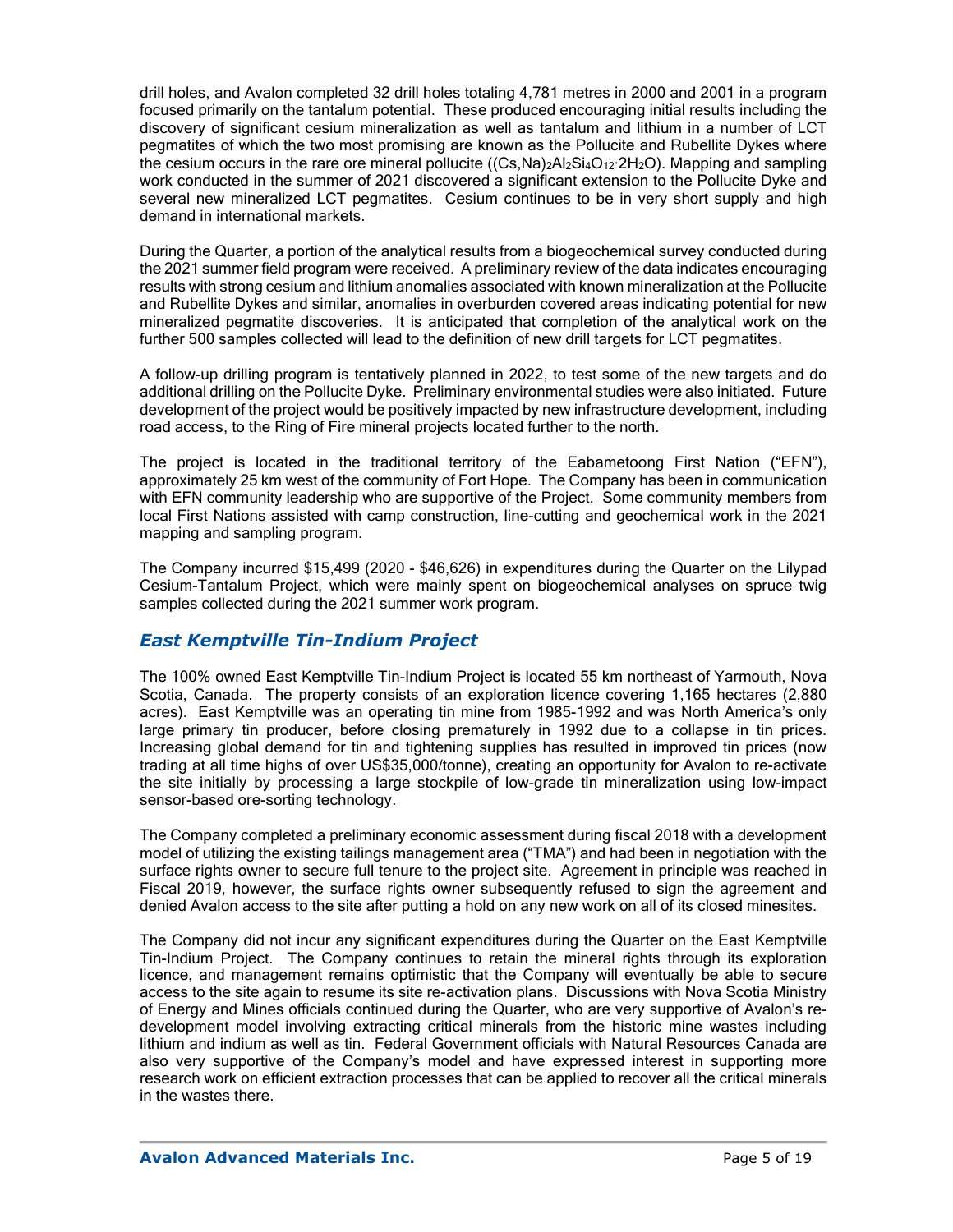### *Other Projects*

#### Clean Technology Business Opportunities

Avalon is also continuing to evaluate the opportunity to apply innovative new extraction technologies to recover rare earths and other critical minerals from historic mine wastes. There are many such sites in North America where the waste may contain critical minerals that had no value when the mine was in operation but do today.

Management sees enormous growth potential in this emerging sector and good opportunities for accessing capital from the many government programs oriented towards cleantech development and from the growing international Impact/ESG investment community. This is also consistent with the increasing interest in establishing the "Circular Economy" through innovative recycling of waste materials.

Government is increasingly committed to supporting the establishment of new critical minerals supply chains in Canada. During the Quarter, the Government of Ontario announced its new Industrial Strategy to support establishing electric vehicle and battery manufacturing capacity in the Province including battery materials supply chains. Avalon is continuing to support the efforts of policymakers to implement needed regulatory changes to recognize many critical minerals as a unique low risk subsector of the mineral industry. Central to this need is recognizing the importance of bulk sampling at the early stages of exploration to determine if the mineralization of economic interest can be efficiently processed to make a product that will be accepted in the market.

In February, 2021, the Company entered into a binding letter of intent (the "LOI") to purchase ownership of 2333382 Ontario Inc. ("2333382"), a private Ontario corporation which owns four industrial minerals properties and a demonstration-scale processing plant located at Matheson, Ontario. The asset owned by 2333382 of most interest to Avalon is an asset transfer agreement giving 2333382 the right to acquire full title to the mining leases of the former phosphate mine on the Cargill Carbonatite Complex near Kapuskasing, Ontario. This carbonatite complex hosts significant concentrations of a number of critical minerals including rare earths and scandium, contained both in the bedrock and in the mine tailings.

Work done by 2333382 has demonstrated that the estimated 12.5 million tonnes of tailings contain phosphate levels ranging from 15-20%  $P_2O_5$  and can be sold "as is" for use in various agricultural fertilizer products. Some sales of these phosphate-rich tailings are already generating revenues for 2333382 with considerable potential for growth as demand for phosphate mineral products is increasing. Analytical work done by 2333382 and Avalon on the tailings to date indicates the presence of significant concentrations of rare earths, scandium and zirconium, which preliminary testwork indicates will be recoverable through additional processing of the tailings. This provides significant potential for future revenue growth.

The total purchase price to be paid by the Company will be \$16 million, payable in a combination of cash and common shares of Avalon over a period of two years assuming the Cargill site title is secured. The initial payment of \$200,000 in cash and the issuance of 1,000,000 common shares were made in February. The agreement called for the balance of the purchase price to be made in four instalments over two years (assuming the Letter of Credit ("LoC") needed to secure title to the Cargill Mining Leases is successfully secured).

As of the date of this MDA the required LoC had not yet been secured and the Company has delayed all further interim purchase payments until 2333382 has secured the LoC and completed the asset transfer with the current owner of the mining leases. Finalization of the acquisition payment schedule is presently being re-negotiated and both parties remain optimistic that a solution on securing the LoC will be found in 2022.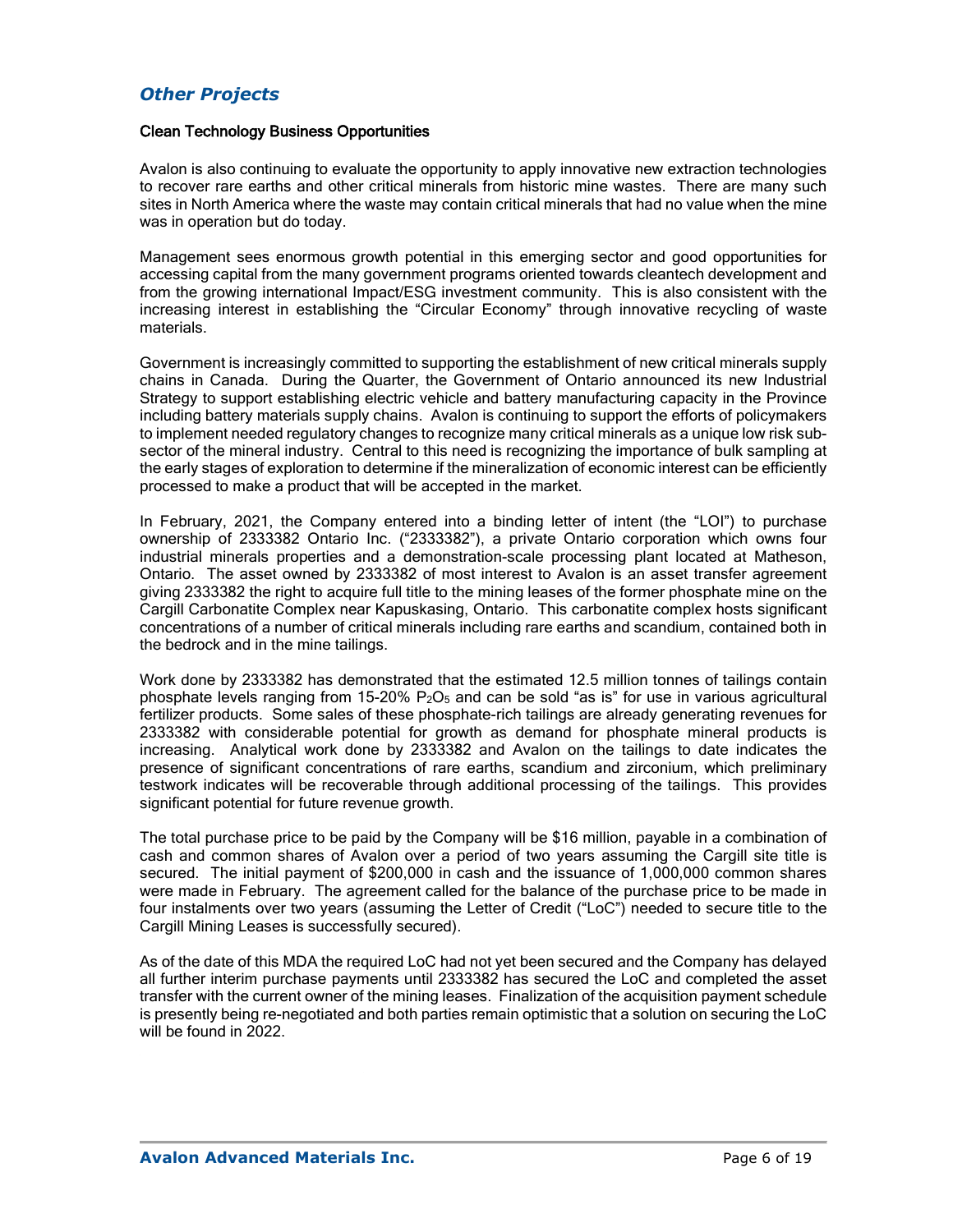### Warren Township Anorthosite Project

Avalon is considering reactivating its wholly-owned Warren Township Anorthosite Project in view of growing demand for the calcium feldspar product, which is being driven by innovation in glass technology and space exploration technology. The property is covered by a lease of 688 hectares (1,699 acres) that includes an aggregate permit over the historical quarry site. The high-quality calcium feldspar product is used in the manufacture of reinforcing glass fibre and other industrial products, such as mineral fillers. The market has continued to grow with new emerging cleantech applications, such as composites for wind turbine blades. There has also been demand for small quantities of the crushed anorthosite rock for use as a "lunar simulant" due to its mineralogical similarity with dust on the surface of the moon.

No significant expenditures were incurred on the property during the Quarter.

## **Corporate Social Responsibility**

In November 2021, the Company released its 2021 Sustainability Report, which can be downloaded at: [https://www.avalonadvancedmaterials.com.](https://www.avalonadvancedmaterials.com/) In February, 2020 the Company announced receiving its Environmental, Social and Corporate Governance ("ESG") Risk Rating following an independent audit of the Company's business practices and policies performed by Sustainalytics, a Morningstar company. Avalon received an ESG Risk Rating of 28.9 in its industry, Diversified Metals, and ranked among the top 5% of 150 industry companies analyzed globally. The benefits of obtaining an ESG Risk Rating include the ability to provide better access to ESG investment capital, and the ability to gain commercial benefit from the rating externally with creditors, suppliers and other stakeholders.

Avalon's annual Sustainability Reports are prepared in accordance with the Global Reporting Initiative's Global Reporting Standards. They incorporate a self-assessment of Fiscal year performance and sets targets for the next fiscal year against the applicable and updated Mining Association of Canada "Toward Sustainable Mining" indicators.

A risk assessment was completed related to the COVID 19 pandemic and detailed office re-opening procedures were developed and training completed for all employees. The office remains largely closed with most employees still working from home and only occasionally visiting the office. No COVID 19 related illnesses have been reported and an Interim COVID 19 Policy has been approved that requires all employees and contractors to be fully vaccinated. Avalon is committed to working closely with its Indigenous partners to create lasting economic and social benefits in the communities.

Avalon's leadership in applying the principles of sustainability in all of the Company's work are also benefitting the mineral exploration industry generally. Avalon is supporting the PDAC, the Ontario Mining Association and the Mining Association of Canada in their efforts to educate regulators and policymakers regarding the need to update regulations in order to encourage more and sustainable development of critical minerals resources in Canada that are vital for establishing the new clean economy in Canada and to ensure access to land for exploration purposes.

The Company's main focus is on materials that enable clean technology, including electric vehicles, power storage, solar and wind power. In order to do this sustainably, Avalon designs its operations to minimize environmental impacts and greenhouse gas emissions, while planning for rehabilitation and productive use of the land post closure. The Company also now incorporates a stageddevelopment approach to its cleantech materials projects, which involves starting production at a modest scale, to minimize project footprint and potential risks to environment, while also reducing investment risk and creating opportunities for its Indigenous business partners. Further, Avalon is a leader in looking at closed mine sites as opportunities to remediate long term environmental liabilities through economic extraction of valuable minerals from waste materials using new technologies.

In response to the increasing concern expressed by regulators, insurers, investors, customers and other communities of interest, and building on its historic success in reducing greenhouse gas emissions, Avalon has continued to evaluate the potential to become carbon neutral by 2050. In conjunction with climate change risk assessment, Avalon is investigating a range of opportunities and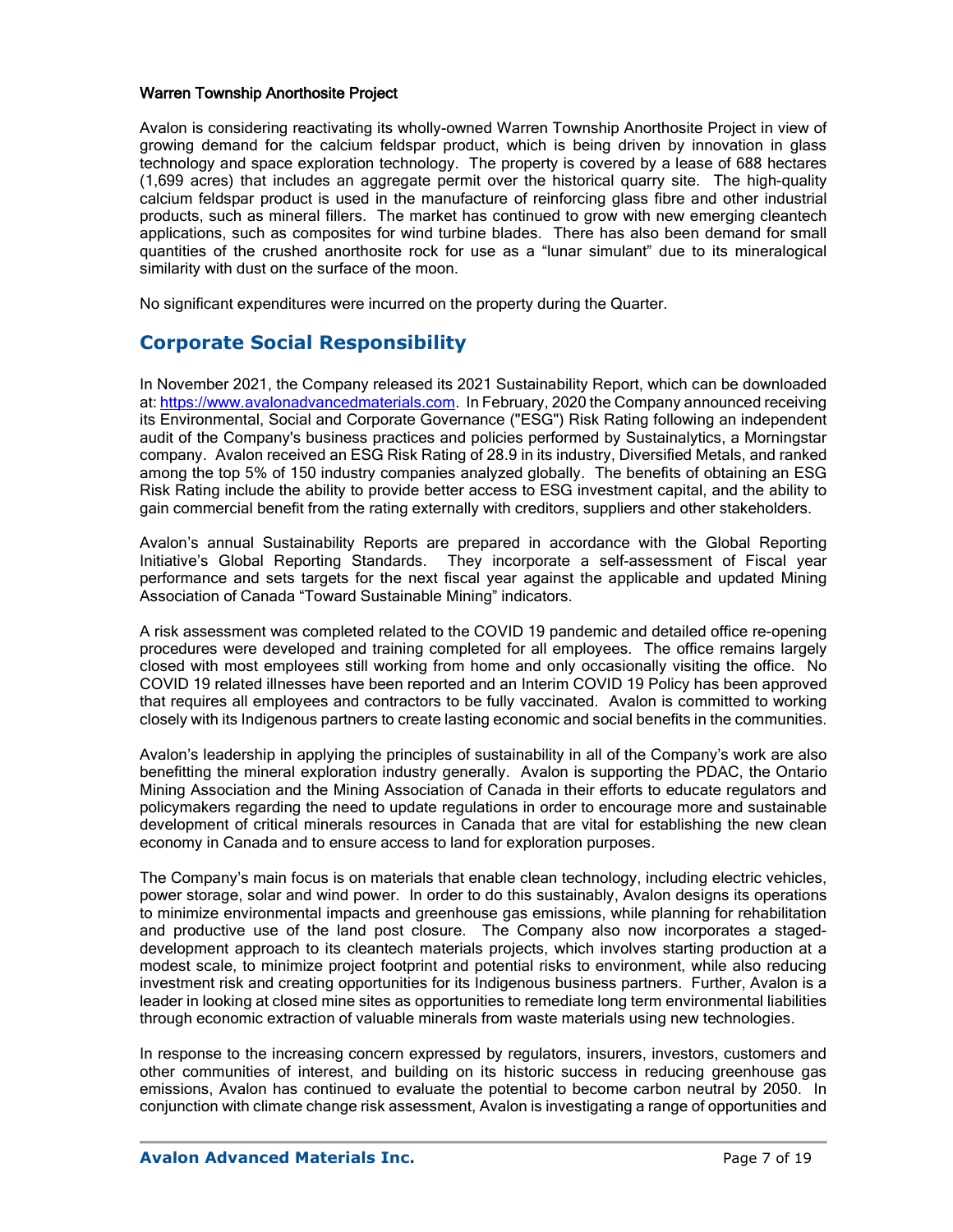potential barriers to cost effectively achieving this, and is optimistic that a serious and realistic commitment to achieving this goal can be made. A University of Toronto Capstone Master's study to assess this potential at Separation Rapids successfully identified an economic path forward to achieve this goal. Avalon believes this will give the project a competitive advantage in the ongoing efforts to obtain green investors and government research funding. It should also aid in getting government permits, anticipated to take less than a year.

Being a recognized sustainability leader reduces costs and facilitates good relationships with Indigenous communities, which can help reduce risk of experiencing lengthy delays in receiving operating permits and approvals. This also helps facilitate the acquisition of our social license to operate. Avalon believes that responsible users of our cleantech materials will require increasingly sustainable sources for their materials which we believe will provide Avalon with a competitive advantage in securing market access for its products.

# **Administration and Other**

Interest income for the Quarter totalled \$1,065 compared to \$1,016 in the same quarter in Fiscal 2021.

No management fees were earned in the Quarter (2021 - \$2,070) related to the management of Cheetah's work programs at Nechalacho, which have substantially wound up towards the end of the Fiscal 2021.

Corporate and Administrative expenses totalled \$561,313 during the Quarter, a 9% increase from the amount incurred during the comparative quarter in Fiscal 2021 (2021 - \$514,011). The main areas of increased operating expenses for the Quarter were expenses on salaries and benefits, and expenses on public and investor relations, which were partly offset by the decrease in legal fees and lower marketing, sales and government relations expenses.

Salaries and benefits increased by \$44,797 (17%) to \$313,165 compared to \$268,368 for the same quarter in Fiscal 2020. This increase is primarily related to the decrease in the Canada Emergency Wage Subsidy that the Company is entitled to as the federal government is winding down the Covid-19 related assistance programs.

Expenses on public and investor relations increased by \$63,699 (124%) to \$115,132 compared to the same quarter in Fiscal 2021. The increase is primarily related to the increased amount of work provided by the Company's new Investor relations consultants Harbor Access LLC and the increase in TV and internet base advertising campaigns.

Expenses on marketing, sales and government relations decreased by \$14,858 (51%) to \$14,534 during the Quarter compared to the same quarter in Fiscal 2021 primarily due to government relations activities are now being conducted inhouse.

Legal fees decreased by \$33,688 (80%) to \$8,507 during the Quarter compared to the same quarter in Fiscal 2021. Higher fees were incurred in Fiscal 2021 relating to the review of the Company's governance documents and the Company's Deferred Share Unit ("DSU") Plan and Restricted Share Unit ("RSU") Plan by legal counsel.

Depreciation expense increased to \$47,435 during the Quarter compared to \$34,542 for the same quarter in Fiscal 2021. Depreciation expense is primarily related to the Company's leased office premise, and was offset by amounts recognized under Federal rent subsidy programs of \$10,054 in the Quarter (2021 - \$24,326).

Share based compensation increased to \$147,255 for the Quarter compared to \$25,244 for the same quarter in Fiscal 2021. This increase is primarily related to the increases in the number of options and the estimated fair value of the options earned, and the fair value of Restricted Share Units earned and recognized during the Quarter. The DSU and RSU Plans were approved by the shareholders in February 2021.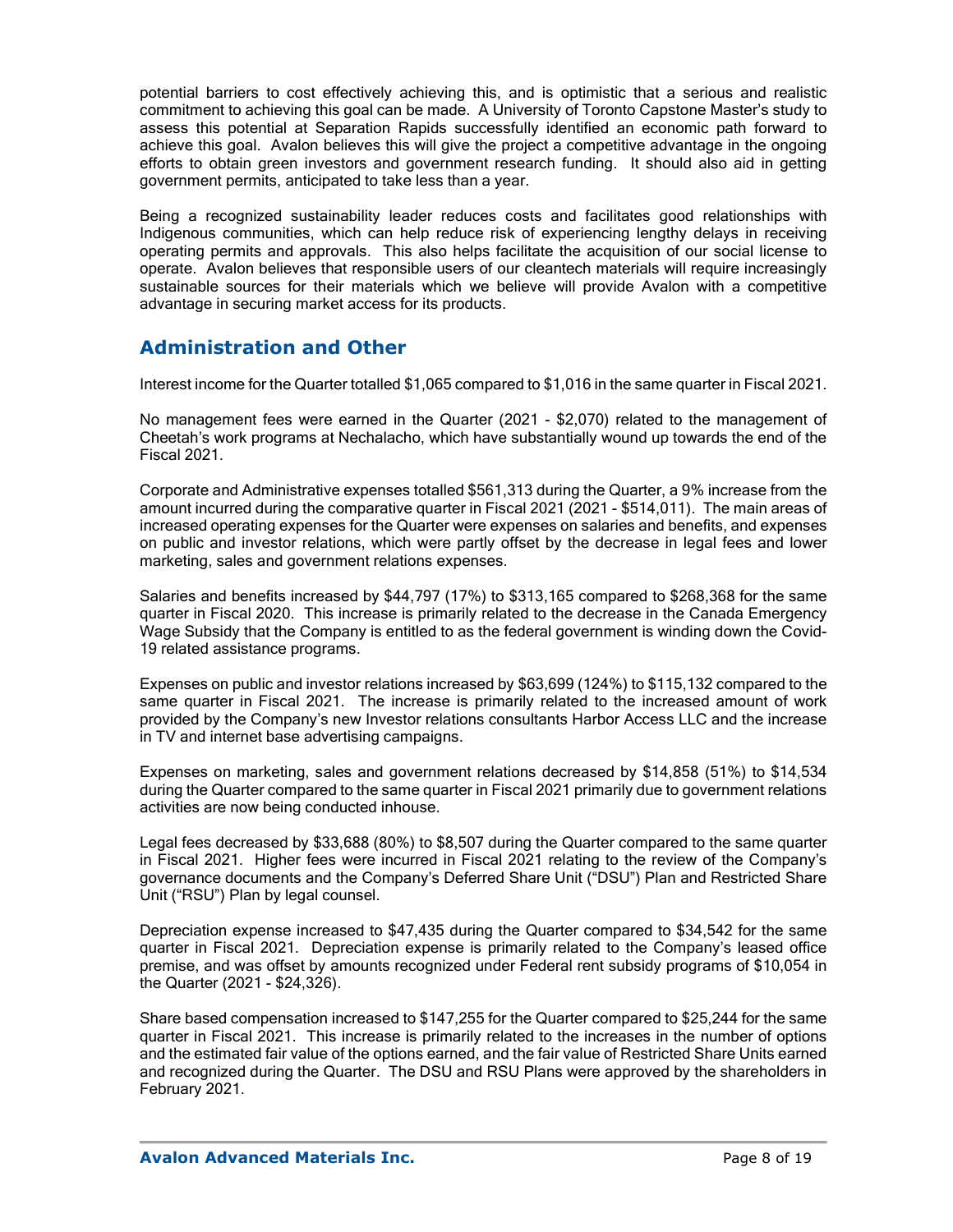At each reporting period date, the fair values of the Company's outstanding derivative liabilities (which included the warrants with exercise prices that are subject to adjustment from time to time in the event of certain common share rights offerings) were re-measured using the Black-Scholes pricing model, which resulted in a gain of \$75,770 for the Quarter (being the decrease in the estimated value of these warrants between November 30, 2021 and August 31, 2021). The changes in the estimated value of these warrants are mainly caused by the fluctuation in the trading price of the Company's common shares between the beginning and end of the reporting periods.

# **Summary of Quarterly Results**

The following selected financial data is derived from the unaudited condensed consolidated interim financial statements and financial information of the Company.

| <b>Fiscal Year</b>                   | 2022           | 2021    |               |                |                | 2020        |               |                |
|--------------------------------------|----------------|---------|---------------|----------------|----------------|-------------|---------------|----------------|
| <b>For the Quarters Ended</b>        | <b>Nov. 30</b> | Aug. 31 | <b>May 31</b> | <b>Feb. 28</b> | <b>Nov. 30</b> | Aug. 31     | <b>May 31</b> | <b>Feb. 29</b> |
|                                      |                |         |               |                |                |             |               |                |
| Revenue                              | .065           | .966    | 3,866         | 2.331          | 3.086          | 4.813       | 8.280         | 21,068         |
| Net Income (Loss)                    | (680, 387)     | 407,783 | 540,924       | (3,945,714)    | (758,116)      | (5,913,590) | (578, 071)    | ,700,782       |
| Income (Loss), per<br>share, basic   | (0.002)        | 0.001   | 0.002         | (0.011)        | (0.002)        | (0.017)     | (0.002)       | 0.005          |
| Income (Loss), per<br>share, diluted | (0.002)        | 0.001   | (0.001)       | (0.011)        | (0.002)        | (0.017)     | (0.002)       | 0.005          |

The fluctuation in quarterly net loss is primarily due to share-based compensation expenses recognized as stock options, DSUs and RSUs granted to directors, officers, employees and consultants of the Company are earned, the gain on sale of property, plant and equipment, the impairment losses recognized on resource properties, changes in the fair value of derivative liabilities, and expensed financing transaction costs. The costs of resource properties are written down at the time the properties are abandoned or considered to be impaired in value.

# **Liquidity and Capital Resources**

In management's view, given the nature of the Company's operations, which consists mainly of the exploration and development of mineral properties, the most relevant financial information relates primarily to current liquidity, solvency, and planned project expenditures. The Company's financial success will be dependent on the economic viability of its resource projects and the extent to which it can develop its mineral resources. Such development may take several years to complete and the amount of resulting income, if any, is difficult to determine until firm offtake commitments have been secured. The sales value of any mineralization discovered by the Company is largely dependent on factors beyond the Company's control, including the negotiated value of the critical minerals products to be produced.

The Company manages its capital structure and makes adjustments to it based on the funds available to the Company in light of changes in general economic conditions, the Company's short term working capital requirements, and its planned exploration and development program expenditure requirements.

As the Company is in the development stage, its principal source of capital is from the issuance of equity securities. In order to achieve its objectives, the Company expects to spend its existing working capital and raise additional funds as required.

The outbreak of the novel strain of coronavirus, specifically identified as "COVID-19", has resulted in governments worldwide enacting emergency measures to combat the spread of the virus. These measures, which include the implementation of travel bans, self-imposed quarantine periods and social distancing, have caused material disruption to businesses globally resulting in an economic slowdown. Global equity markets have experienced significant volatility. Governments and central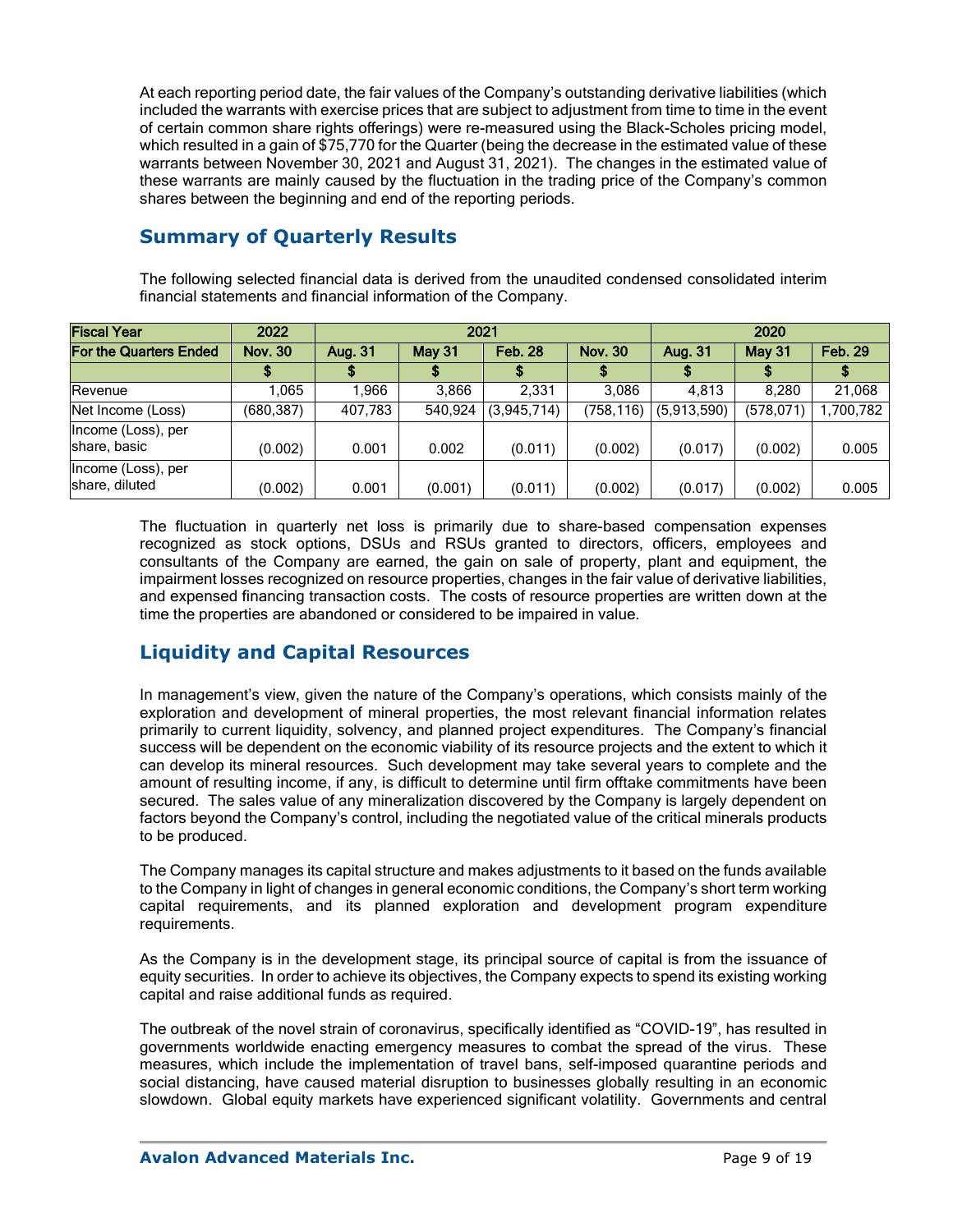banks have reacted with significant monetary and fiscal interventions designed to stabilize economic conditions. However, governments are now promoting the development of critical minerals supply chains in Canada and offering financial support to companies like Avalon with significant critical minerals resources, especially lithium battery materials and rare earths. The Company has implemented measures to reduce costs and preserve working capital during this period of reduced business activity. While the Company has closed its office temporarily due to the COVID-19 pandemic, staff continue to work from home. Work programs, such as sample collection and metallurgical testwork have continued and with lockdown measures starting to be lifted, field programs can now be initiated.

On January 29, 2021, the Company issued a convertible note payable in the amount of \$3,000,000 to an entity managed by the Lind Partners ("Lind") (the "Note"). The Note has a term of two years with a maturity date of January 29, 2023 and accrued an interest amount of \$600,000 on the date of issuance, resulting in the Note to bear a face value of \$3,600,000 at issuance. Lind is entitled to convert any outstanding amount of the face value of the Note into common shares commencing on May 30, 2021 at a conversion price equal to 85% of the five day trailing value weighted average price ("VWAP") of the common shares prior to the date of conversion. The Company has the right to repurchase the Note at the outstanding face value at any time, subject to the holder's option to convert up to one third of the original value into common shares prior to the Company's repurchase. The balance on the note at November 30, 2021 was \$2,190,000.

The number of common shares to be issued would be 24,469,273 if the entire Note had been converted into common shares based on the five day trailing VWAP of the Company's common shares on the TSX of \$0.1053 on November 30, 2021.

As at November 30, 2021, the Company has current assets of \$1,687,811 and current liabilities of \$855,136. The Company's working capital as at November 30, 2021 was \$832,675 (August 31, 2021 - \$1,676,269).

Subsequent to the end of the Quarter, as described under Subsequent Events, the Company completed a private placement for gross proceeds of \$1,384,000 and is required to incur Canadian Exploration Expenditures ("CEE") of \$1,091,089 by December 31, 2022 relating to this private placement.

The Company's monthly operating expenditures, excluding expenditures on resource property work programs, average \$220,000 during periods of moderate project activity. The Company's contemplated resource property expenditures for Fiscal 2022, assuming the requisite financing is in place, are budgeted at approximately \$6,500,000 (excluding capitalized salaries and benefits), of which \$186,000 has been incurred to November 30, 2021.

The Company will need to raise additional capital to fund significant new work programs on the Separation Rapids Lithium and Lilypad Cesium-Tantalum Projects. Initiatives to raise additional capital are ongoing and include flow-through equity financing for planned exploration work programs. There continues to be increasing investor interest in critical minerals for clean technology creating many new opportunities to access capital including from the growing ESG investment community. Having the new ESG risk rating will improve access to ESG oriented risk capital including Green Bonds. Discussions with potential joint venture partners to provide project financing are also ongoing and the Company is continuing to prioritize financing opportunities that will minimize the potential for excessive shareholder dilution. The Company's expenditures on discretionary exploration and development activities have some scope for flexibility in terms of amount and timing, which can be adjusted accordingly.

The Company does not have any externally imposed capital requirements other than those certain Default Events contained in the note payable terms. The Company continues to work on attracting more substantial project financing through the participation of one or more strategic partners, a long term construction debt financing facility, and/or through the equity markets. If the Company is not able to secure financing on satisfactory terms, expenditures on the development of its projects will need to be delayed.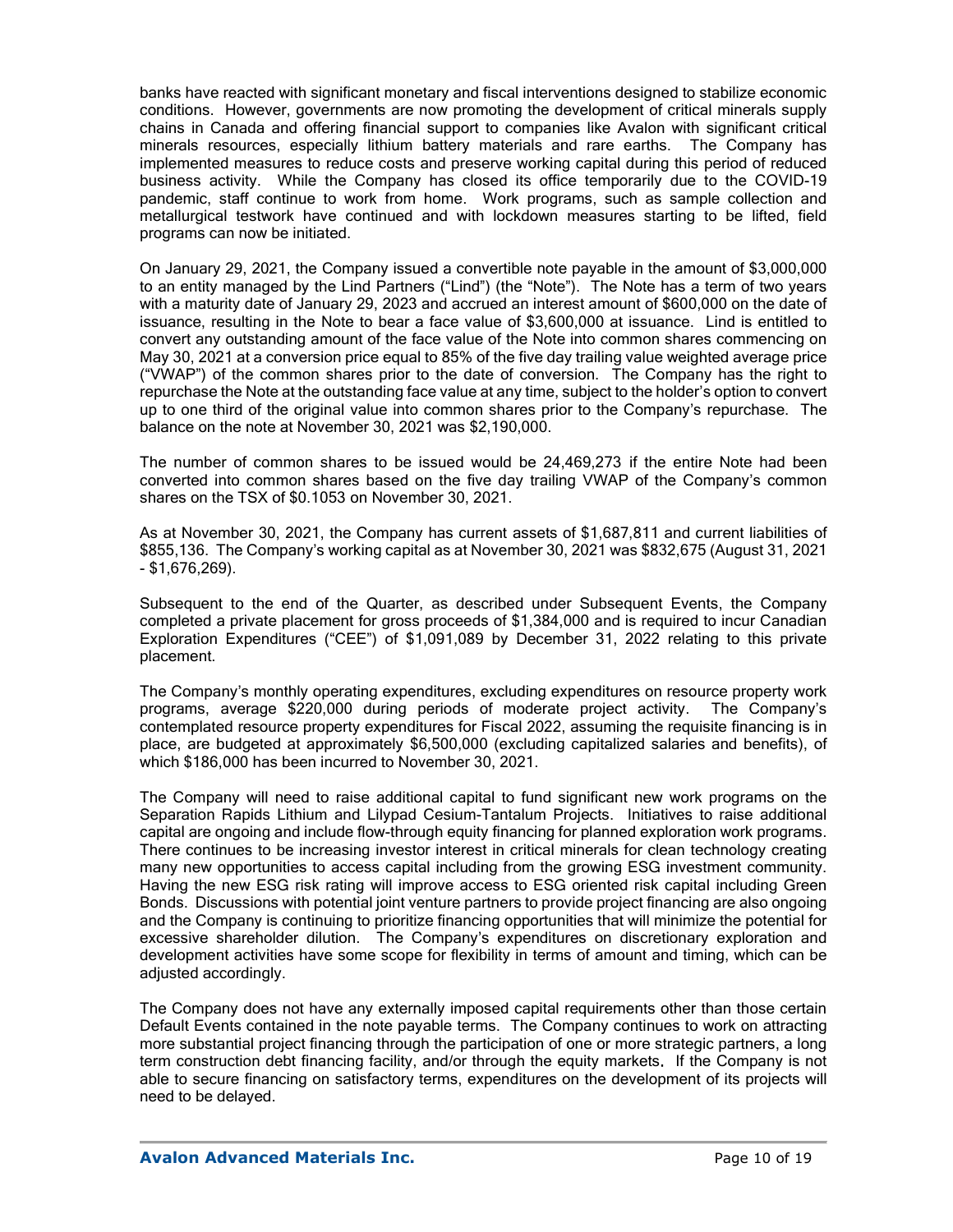All of the Company's resource properties are owned, leased or licenced with minimal holding costs. The most significant holding costs being annual lease rental fees on Nechalacho of \$24,841 (which will now be shared 50/50 with Cheetah) and the annual expenditures related to the mining leases at Separation Rapids and Warren Township totalling \$3,327. As at November 30, 2021, the Company is required to incur additional Canadian Exploration Expenditures of \$71,118 by December 31, 2022. This amount represents the required expenditures resulting from the private placement completed in May, 2021. The Company also has additional payment requirements pursuant to the 2333382 LOI as outlined earlier under "Other Projects".

A joint venture with an industry partner or end-user may represent an attractive alternative for financing the further stages in the development of any of the Company's projects once the capital requirements become relatively large.

The Company has a lease for its premises. As at the date of this MDA, the minimum lease commitments under this lease are as follows:

| Fiscal year ended August 31, | 2022 | 111,961 |
|------------------------------|------|---------|
|                              | 2023 | 229.181 |
|                              | 2024 | 233,563 |
|                              | 2025 | 63.280  |

## **Off Balance Sheet Arrangements**

As at November 30, 2021, the Company had no material off balance sheet arrangements such as guaranteed contracts, contingent interests in assets transferred to an entity, derivative instrument obligations or any instruments that could trigger financing, market or credit risk to the Company.

## **Transactions with Related Parties**

Balances and transactions between the Company and its subsidiaries have been eliminated on consolidation and are not disclosed here. Details of the transactions between the Company and other related parties are disclosed below:

a) Trading transactions

There have been no material trading transactions with related parties during each of the quarters ended November 30, 2021 and 2020.

b) Compensation of key management personnel

The remuneration of directors and other key members of the Company's senior management team during the quarters ended November 30, 2021 and 2020 are as follows:

|                                                       | November 30,<br>2021 |         | November 30,<br>2020 |         |
|-------------------------------------------------------|----------------------|---------|----------------------|---------|
| Salaries, benefits and directors' fees <sup>(1)</sup> | \$                   | 307,876 | \$                   | 308,462 |
| Share based compensation <sup>(2)</sup>               |                      | 116,686 |                      | 16,607  |
|                                                       | \$                   | 424,562 | \$                   | 325,069 |

 $<sup>(1)</sup>$  Salaries and benefits of key management personnel capitalized to exploration and evaluation</sup> assets and PPE totaled \$39,482 (2020 - \$21,399).

(2) Fair value of stock options, DSUs & RSUs earned and recognized as share based compensation during the respective reporting period.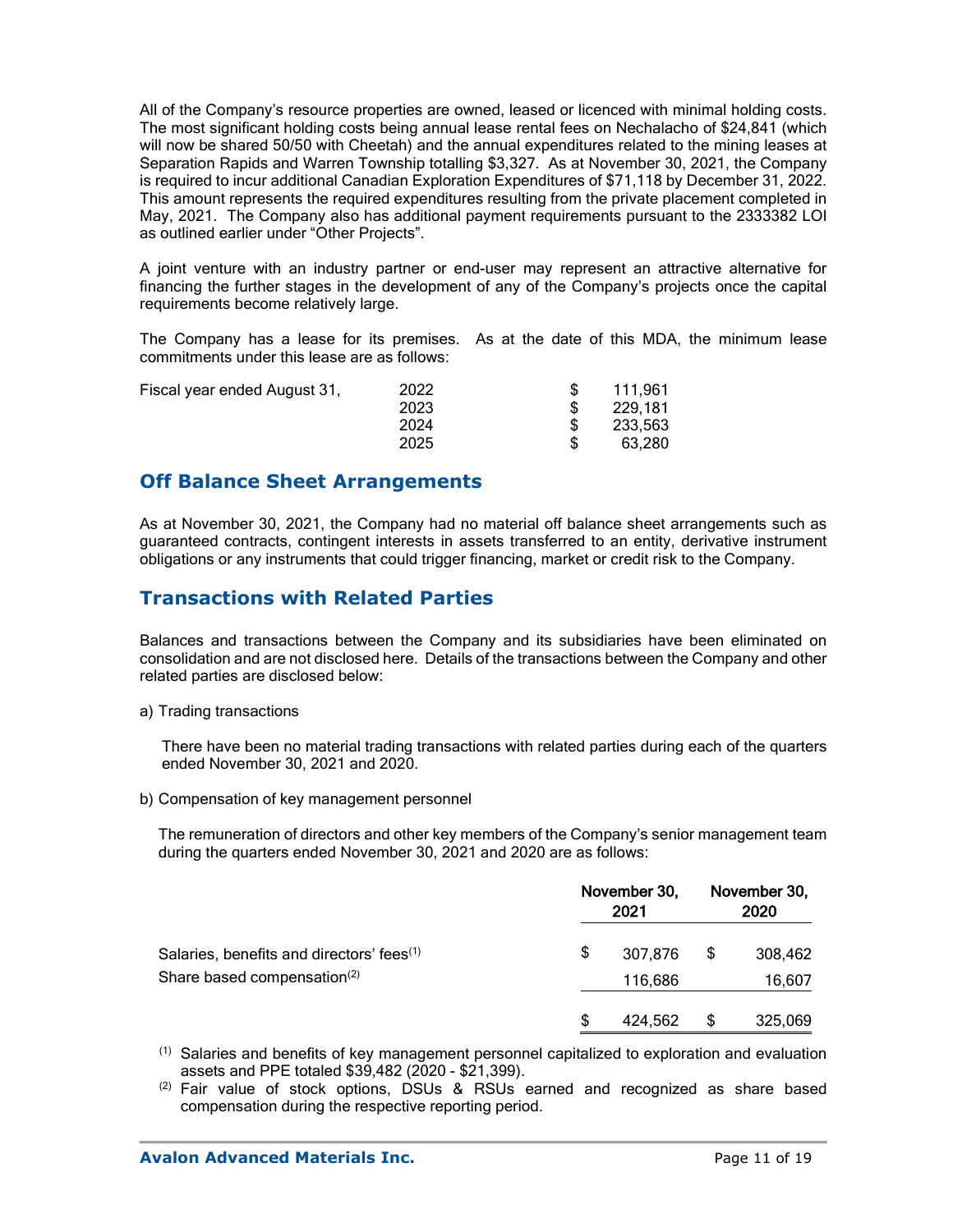# **Subsequent Events**

Subsequent to the Quarter ended November 30, 2021, the Company:

a) completed a non-brokered private placement consisting of 9,099,994 flow-through units at a price of \$0.12 per unit and 2,920,000 non-flow-through units at a price of \$0.10 per unit for gross proceeds of \$1,384,000 (the "Private Placement").

Mr. Donald Bubar, President and CEO of the Company, subscribed for 250,000 flow-through units and Mr. Alan Ferry, Chair of the Board of Directors of the Company, subscribed for 300,000 flow-through units.

Each flow-through unit was comprised of one flow-through common share and one half of one common share purchase warrant, with each whole warrant entitling the holder to acquire one common share of the Company at a price of \$0.18 for a period of 24 months until December 21, 2023. Each non-flow-through unit was comprised of one common share and one half of one common share purchase warrant, with each whole warrant entitling the holder to acquire one common share of the Company at a price of \$0.15 for a period of 24 months until December 21, 2023.

In conjunction with this private placement, the Company paid finder's fees of \$90,580 and issued 788,900 non-transferrable finder's warrants, with each finder's warrant being exercisable to acquire one common share of the Company at a price of \$0.18 for a period of 24 months until December 21, 2023.

- b) issued 2,045,454 common shares pursuant to the conversion of \$180,000 convertible note payable;
- c) cancelled 150,000 RSUs;
- d) had 130,000 stock options with a weighted average exercise price of \$0.16 per share expire; and
- e) on December 29, 2021, the Company announced the appointment of Chief Harvey Yesno to the Company's Board of Directors, to stand for election at the next Annual General Meeting of Shareholders to be held on February 24, 2022. Mr. Yesno is a member and former Chief of the Eabametoong First Nation located at Fort Hope approximately 350 km NNE of Thunder Bay, ON, and adjacent to the Company's Lilypad Cesium-Tantalum Project. Mr. Yesno was also granted 500,000 incentive stock options with an exercisable of \$0.11 and a contract life of five years.

### **Financial Instruments**

The Company's financial instruments consist of cash and cash equivalents, receivables, accounts payable and accrued liabilities, convertible note payable and warrants with exercise prices that are subject to adjustment from time to time.

Management does not believe these financial instruments expose the Company to any significant interest, currency or credit risks arising from these financial instruments. The fair market values of cash and cash equivalents, receivables, accounts payable and accrued liabilities and convertible note payable approximate their carrying values.

Interest income from cash and cash equivalents are recorded in the statement of comprehensive loss.

### **Outstanding Share Data**

### *a) Common and Preferred Shares*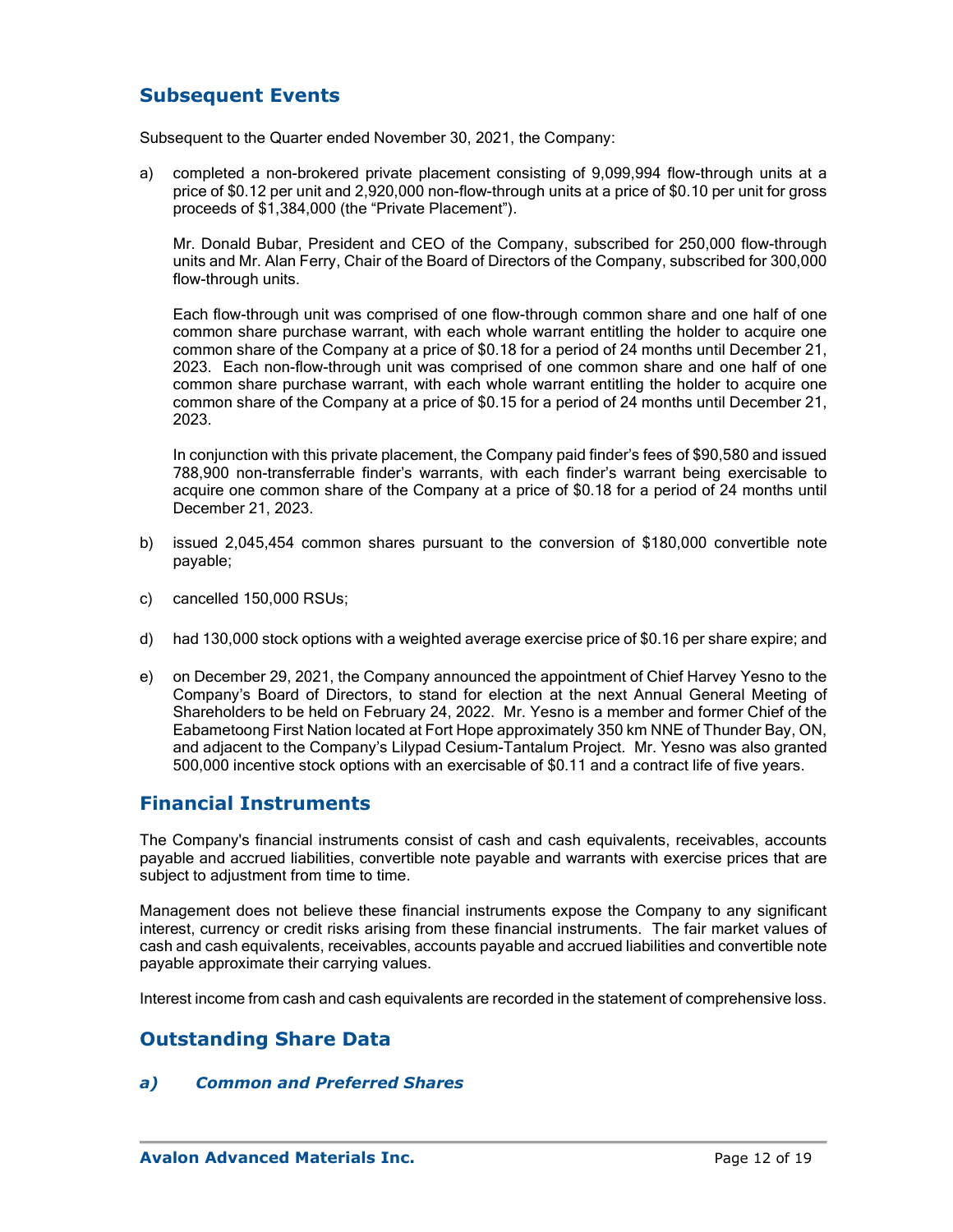The Company is presently authorized to issue an unlimited number of common shares without par value. The Company is also authorized to issue up to 25,000,000 preferred shares without par value, of which 950 have been issued and none is outstanding as at November 30, 2021.

As at November 30, 2021, the Company had 373,476,359 common shares issued and outstanding. Subsequent to the end of the Quarter, and as described earlier under "Subsequent Events", a total of 14,065,448 shares were issued. As of the date of this MDA, the Company has 387,541,807 common shares outstanding

### *b) Options*

As at November 30, 2021, the Company had an aggregate of 17,096,250 incentive stock options outstanding with a weighted average exercise price of \$0.13 (of which 5,486,250 were vested and 11,610,000 were unvested). Subsequent to the end of the Quarter, 500,000 options were granted and 130,000 options expired (as described earlier under "Subsequent Events"). As at the date of this MDA, the Company has 17,466,250 incentive stock options with a weighted average exercise price of \$0.13 outstanding.

### *c) Deferred and Restricted Share Units*

As at November 30, 2021, the Company has 475,000 fully vested DSUs and 1,475,000 unvested RSUs outstanding. Subsequent to the end of the Quarter, and as described earlier under "Subsequent Events", 150,000 RSUs were cancelled. As at the date of this MDA, the Company has 475,000 fully vested DSUs and 1,325,000 unvested RSUs outstanding.

### *d) Warrants*

As at November 30, 2021 the Company has the following common share purchase warrants outstanding:

- i. 1,900,000 warrants with an exercise price of \$0.12 per share and expiring on November 1, 2022, or if the closing price of the common shares on the TSX is \$0.16 or higher for a period of twenty consecutive trading days after November 1, 2018, the Company may, by notice to the holder reduce the expiry date of the warrants to not less than 30 days from the date of such notice.
- ii. 250,000 warrants with an exercise price of \$0.12 per share and expiring on November 23, 2022, or if the closing price of the common shares on the TSX is \$0.16 or higher for a period of twenty consecutive trading days after November 23, 2018, the Company may, by notice to the holder reduce the expiry date of the warrants to not less than 30 days from the date of such notice.;
- iii. 6,900,000 A1 Warrants with an exercise price of \$0.23 per common share which are exercisable until March 10, 2022;
- iv. 3,000,000 warrants with an exercise price of \$0.12 per share and expiring on August 25, 2022.
- v. 6,250,000 B1 Warrants with an exercise price of \$0.15 per common share which are exercisable until January 15, 2023;
- vi. 1,875,000 C1 Warrants with an exercise price of \$0.125 per common share which are exercisable until June 29, 2023; and
- vii. 9,800,000 warrants with an exercise price of \$0.18 per common share which are exercisable until January 29, 2025.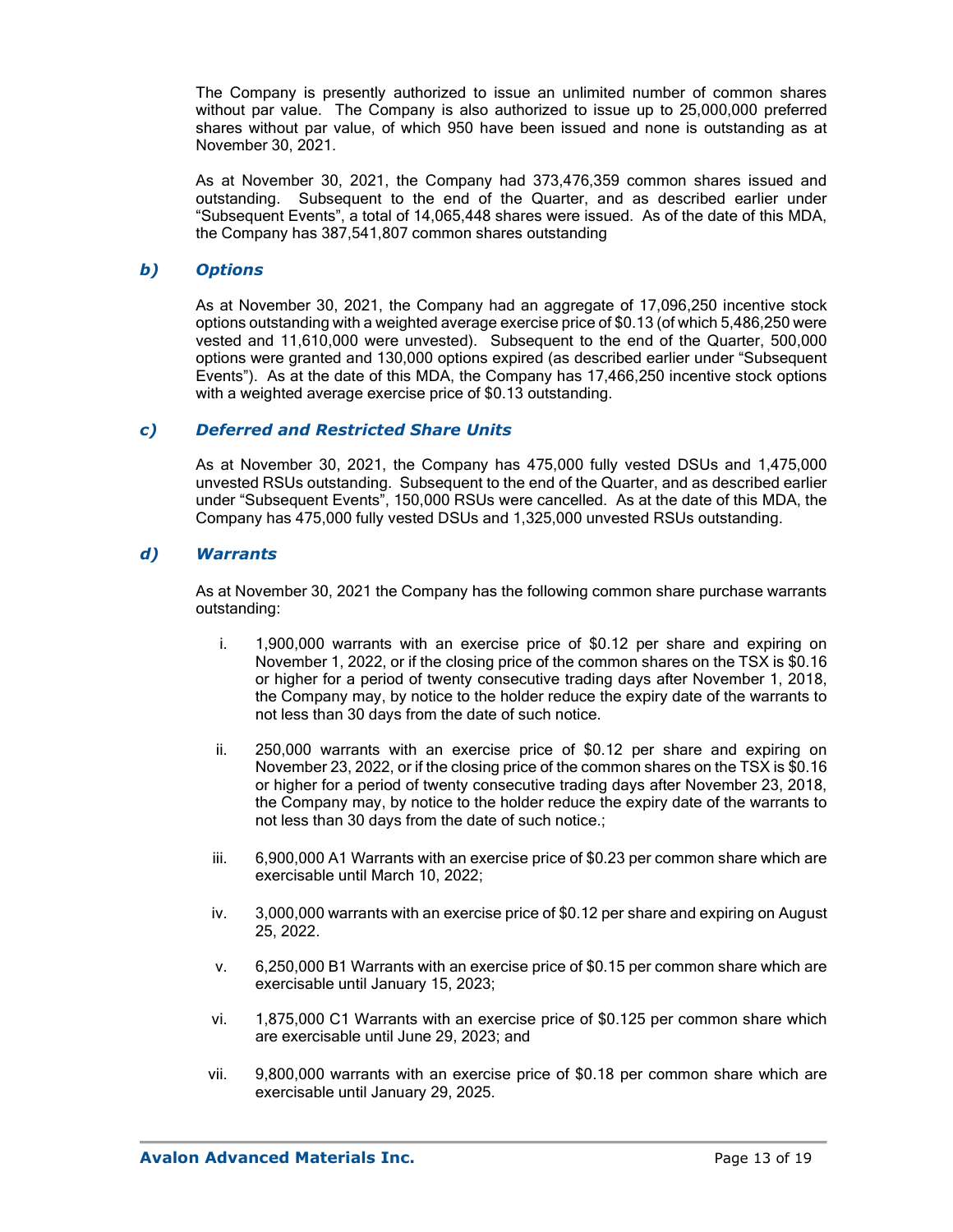The Company is also committed to issue 20,000 warrants to the NWTMN in two equal installments of 10,000 warrants upon the Nechalacho Project meeting certain milestones. These warrants will have a contractual term of five years and will have an exercise price based on the then current market price of the Company's common shares at the date of issue of the warrants.

Subsequent to the end of the Quarter, and as described earlier under "Subsequent Events", the Company issued 4,550,000 warrants with an exercise price of \$0.18 per common share and 1,460,000 warrants with an exercise price of \$0.15 per common share pursuant to the Private Placement. These warrants are exercisable until December 21, 2023.

### *e) Brokers' Compensation Warrants*

As at November 30, 2021, the Company has 150,000 compensation warrants outstanding with an exercise price of \$0.20 per common share, which are exercisable until May 14, 2023.

Subsequent to the end of the Quarter, and as described earlier under "Subsequent Events", the Company issued 788,900 compensation warrants with an exercise price of \$0.18 per common share. These compensation warrants are exercisable until December 21, 2023.

### **Disclosure Controls and Procedures**

Disclosure controls and procedures are designed to provide reasonable assurance that material information is gathered and reported to senior management, including the Chief Executive Officer ("CEO") and Chief Financial Officer ("CFO"), as appropriate, to permit timely decisions regarding public disclosure.

Management, including the CEO and CFO, has designed or caused to be designed under their supervision, disclosure controls to provide reasonable assurance that the information required to be disclosed in annual filings, interim filings, or other reports filed or submitted under Canadian securities legislation is recorded, processed, summarized and reported within the time period specified in those rules.

### **Internal Control over Financial Reporting**

The CEO and CFO are also responsible for the design of the Company's internal controls over financial reporting ("ICFR") to provide reasonable assurance regarding the reliability of financial reporting and the preparation of financial statements for external purposes in accordance with IFRS. Because of its inherent limitation, internal control over financial reporting may not prevent or detect misstatements.

There have been no changes to the Company's design of internal controls over financial reporting that occurred during the Quarter that materially affected, or are reasonably likely to affect, the Company's ICFR.

### **Critical Accounting Judgments and Estimation Uncertainties**

The preparation of the consolidated financial statements in conformity with IFRS requires that the Company's management make critical judgments, estimates and assumptions about future events that affect the amounts reported in the consolidated financial statements and the related notes thereto. Actual results may differ from those estimates. Estimates and assumptions are reviewed on an ongoing basis based on historical experience and other factors that are considered to be relevant under the circumstances. Revisions to estimates are accounted for prospectively.

The Company has identified the following significant areas where critical accounting judgments, estimates and assumptions are made and where actual results may differ from these estimates under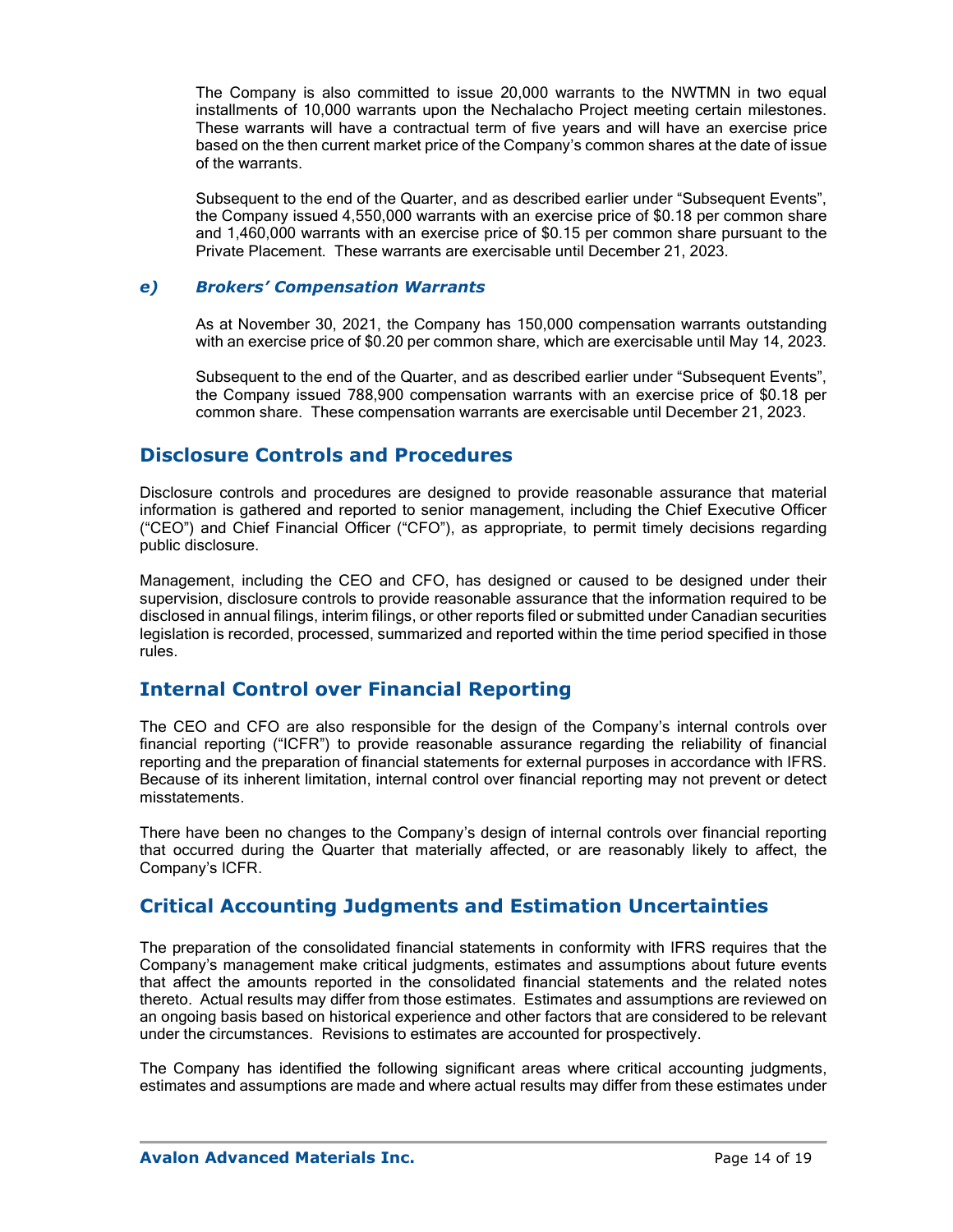different assumptions and conditions and may materially affect financial results or the financial position reported in future periods.

Further details of the nature of these assumptions and conditions may be found in the relevant notes to the consolidated financial statements.

### *Key Sources of Estimation Uncertainty*

Information about assumptions and estimation uncertainties that have a significant risk of resulting in a material adjustment to the financial results or the financial positions reported in future periods are included in the following notes:

#### Recoverability of Exploration and Evaluation Assets and Property, Plant and Equipment

The Company assesses its long-lived assets, specifically all exploration and evaluation assets and property, plant and equipment ("PPE") at each reporting date to determine whether any indication of impairment exists. Where an indicator of impairment exists, a formal estimate of the recoverable amount is made, which is the higher of the fair value less costs of disposal and value in use. These assessments require the use of estimates and assumptions such as long-term commodity prices, discount rates, foreign exchange rates, years to commencement of production, future capital requirements, exploration potential and operating performance.

#### Determination of Reserve and Resource Estimates

Mineral reserves and resources are estimates of the amount of ore that can be economically and legally extracted from the Company's exploration and development properties. The estimation of recoverable reserves is based upon factors such as estimates of commodity prices, production costs, production techniques, future capital requirements and foreign exchange rates, along with geological assumptions and judgments made in estimating the size and grade of the ore body. Changes in the reserve or resource estimates may impact the carrying value of exploration and evaluation assets, development assets, PPE, site closure and reclamation provision and amortization expense.

#### Fair Value of Share Based Payments and Warrants

The Company follows IFRS 2, Share-based Payment, in determining the fair value of share based payments. This calculated amount is not based on historical cost, but is derived based on assumptions (such as the expected volatility of the price of the underlying security, expected hold period before exercise, dividend yield and the risk-free rate of return) input into a pricing model. The model requires that management make forecasts as to future events, including estimates of: the average future hold period of issued stock options and compensation warrants before exercise, expiry or cancellation; future volatility of the Company's share price in the expected hold period; dividend yield; and the appropriate risk-free rate of interest. The resulting value calculated is not necessarily the value that the holder of the option or warrant could receive in an arm's length transaction, given that there is no market for the options or compensation warrants and they are not transferable. Similar calculations are made in estimating the fair value of the warrant component of an equity unit. The assumptions used in these calculations are inherently uncertain. Changes in these assumptions could materially affect the related fair value estimates.

#### Site Closure and Reclamation Provision

The Company's accounting policy for the recognition of a site closure and reclamation obligation requires significant estimates and assumptions such as: requirements of the relevant legal and regulatory framework, the magnitude of possible disturbance and the timing thereof, extent and costs of required closure and rehabilitation activity, and discount rate. These uncertainties may result in future actual expenditures differing from the amounts currently provided. Site closure and reclamation provision recognized is periodically reviewed and updated based on the facts and circumstances available at the time. Changes to the estimated future costs are recognized in the statement of financial position by adjusting both the site closure and reclamation asset and provision.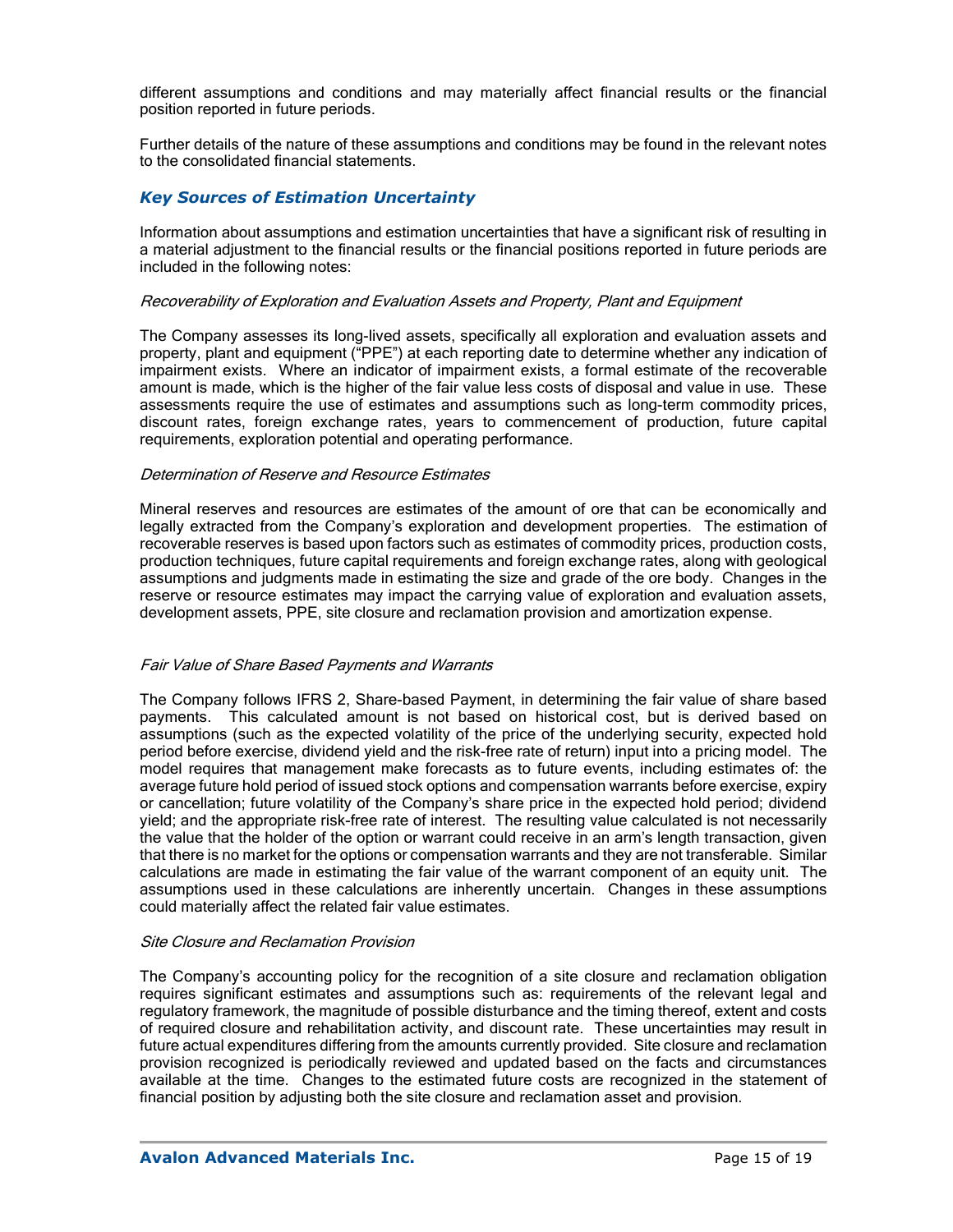### Property, Plant and Equipment ("PPE") - Estimated Useful Lives

Management estimates the useful lives of PPE based on the period during which the assets are expected to be available for use. The amounts and timing of recorded expenses for depreciation of PPE for any period are affected by these estimated useful lives. The estimates are reviewed at least annually and are updated if expectations change as a result of physical wear and tear, technical or commercial obsolescence and legal or other limits to use. It is possible that changes in these factors may cause significant changes in the estimated useful lives of the Company's PPE in the future.

### *Critical Judgments*

Information about critical judgments in applying accounting policies that have most significant effect on the consolidated financial statements are as follows:

### Capitalization of Exploration and Evaluation Costs

Exploration and evaluation costs incurred during the year are recorded at cost. Capitalized costs include costs directly attributable to exploration and evaluation activities, including salaries and benefits of employees who are directly engaged in the exploration and evaluation activities. Administrative and other overhead costs are expensed. Exploration and evaluation costs incurred that have been determined to have future economic benefits and can be economically recoverable are capitalized. In making this judgment, management assesses various sources of information including, but not limited to the geologic and metallurgic information, history of conversion of mineral deposits to proven and probable mineral reserves, scoping and feasibility studies, proximity of operating facilities, operating management expertise and existing permits.

# **Changes in Accounting Policies Including Initial Adoption**

The Company did not adopt any new accounting standards during the Quarter.

# **Recent Accounting Pronouncements**

The following pronouncements are issued but not yet effective:

### a) Amendments to IAS 16 - Property, Plant and Equipment - Proceeds before Intended Use

In May 2020, the IASB issued amendments to IAS 16, Property, Plant and Equipment (IAS 16). The amendments prohibit a company from deducting from the cost of property, plant and equipment amounts received from selling items produced while the company is preparing the asset for its intended use. A company will be required to recognize these sales proceeds and related costs in earnings. These amendments become effective for annual reporting periods beginning on or after January 1, 2022 (which will become effective on September 1, 2022 for the Company), and will apply retrospectively to items of property, plant and equipment that are available for use after the beginning of the earliest period presented in the financial statements in which the entity first applies the amendments. The Company does not expect a significant impact on its consolidated financial statements.

### b) Amendments to IAS 1 - Presentation of Financial Statements - Classification of Liabilities as Current or Non-current

In January 2020, the IASB issued amendments to IAS 1, Presentation of Financials Statements to clarify the requirements for classifying liabilities as current or non-current.

The amendments specify that the conditions which exist at the end of the reporting period are those which will be used to determine if a right to defer settlement of a liability exists and clarify the situations that are considered settlement of a liability, which include settlement by transferring a company's own equity instruments to the counterparty. The amendments further clarify how an entity classifies a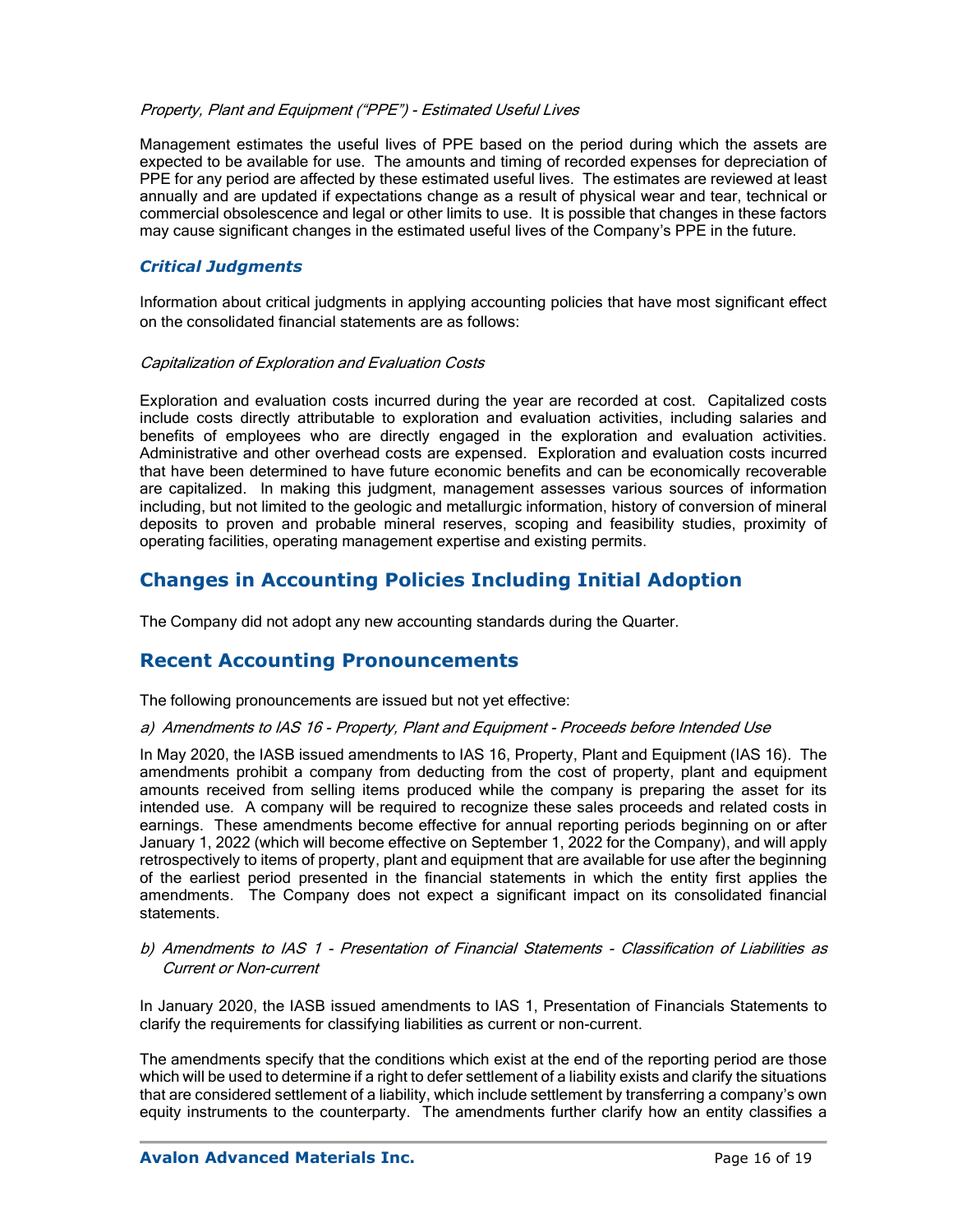liability that includes a counterparty conversion option, and that when classifying liabilities as current or non-current – an entity can ignore only those conversion options that are recognized as equity.

The amendments will become effective for annual reporting periods beginning on or after January 1, 2023 (which will become effective on September 1, 2023 for the Company), and will apply retrospectively. The application of these amendments will impact the current/non-current classification of the Company's convertible note payable and certain derivative liabilities.

# **Forward-Looking Information, Risk Factors and Qualified Persons**

Certain of the statements that are not historical facts contained in this MDA are forward-looking information and forward-looking statements that involve risks and uncertainties that could cause actual events or results to differ materially from estimated or anticipated events or results reflected in the forward-looking statements. Such forward-looking statements reflect the Company's current views with respect to future events and include, among other things, statements regarding targets, estimates and/or assumptions in respect of reserves and/or resources, and are based on estimates and/or assumptions related to future economic, market and other conditions that, while considered reasonable by management, are inherently subject to risks and uncertainties, including significant business, economic, competitive, political and social uncertainties and contingencies. These estimates and/or assumptions include, but are not limited to:

- grade of ore;
- mineral product and commodity prices;
- metallurgical recoveries;
- operating costs;
- achievement of current timetables for development;
- strength of the global economy;
- availability of additional capital;
- availability of supplies, equipment and labour; and
- market and sector trends.

Factors that could cause the Company's actual results, performance, achievements, developments or events to differ materially from those expressed or implied by forward-looking statements include, among others, the factors described or referred to under "Description of the Business - Risk Factors" in the Company's Annual Information Form for the year ended August 31, 2021, and:

- risks related to the Company's history of losses, lack of operating history, ability to generate material revenues and continue as a going concern;
- risks related to establishing new mining operations in the event that the Company elects to proceed with the development of one of its mineral projects;
- risks related to the Company's need for additional financing;
- risks related to any joint venture or strategic alliances that may be entered into by the Company;
- risks related to the impact of the novel coronavirus ("COVID-19") pandemic, or other global pandemics;
- risks related to either Avalon's or Cheetah's development plans of the Nechalacho Project negatively impacting the other's development plans;
- risks related to the progression of the Separation Rapids Lithium Project to a positive feasibility stage;
- risks related to securing product off-take agreements on a timely basis;
- risks related to the unique ore type at the Nechalacho Project and the Separation Rapids Lithium Project for which known metallurgical processes have not previously been applied;
- uncertainty related to title to the Company's properties as well as the risk of delays in obtaining licenses and permits as a result of local opposition, including uncertainty related to any challenges in connection with Indigenous land title claims and Indigenous rights;
- risks related to the possible existence of rights and interests of Indigenous groups, which may limit the Company's ability to develop its properties;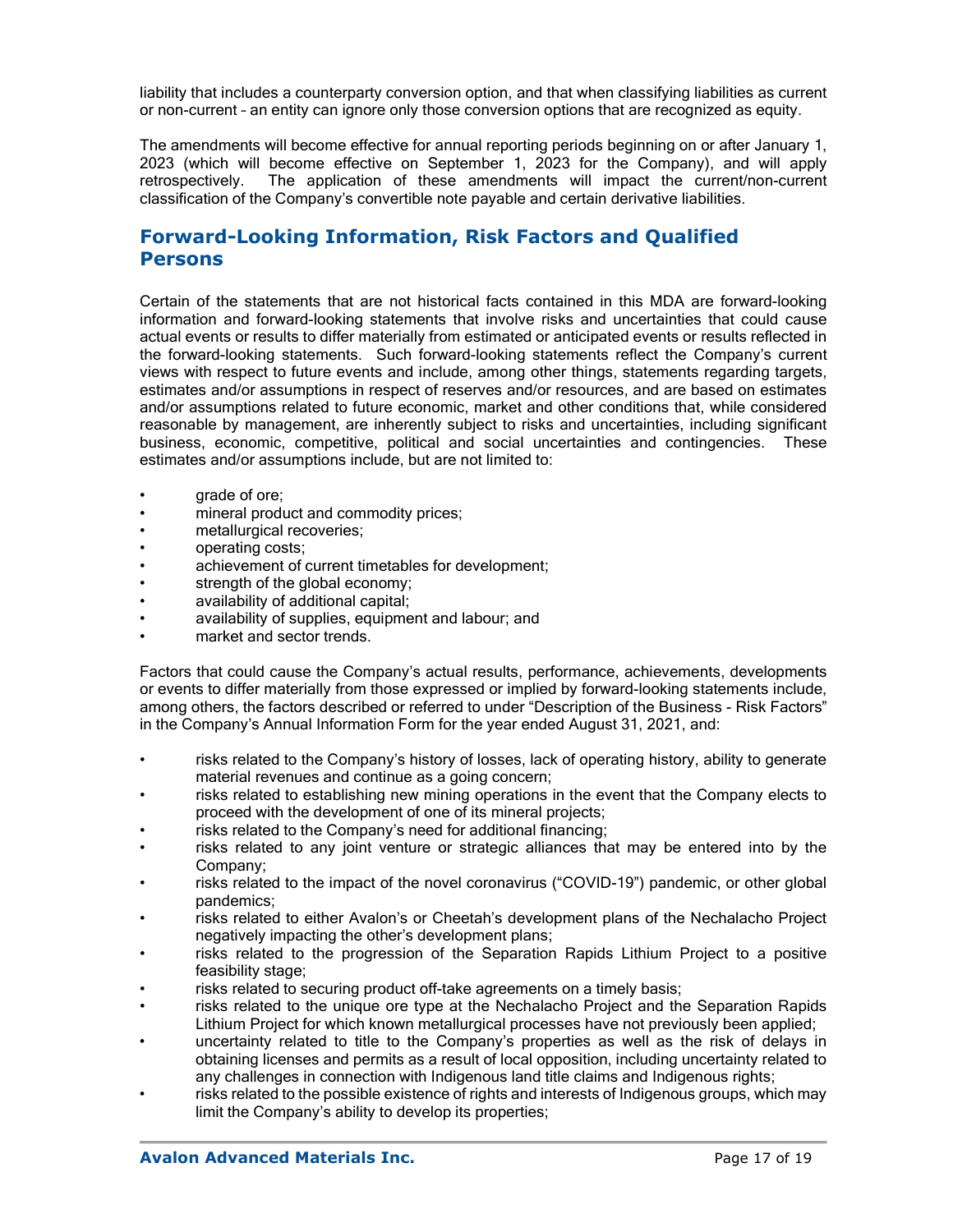- risks related to the need to acquire properties for the hydrometallurgical plant and potentially a rare earth refinery for the Nechalacho Project;
- risks that actual capital costs, production schedules and economic returns for the Nechalacho Project may differ significantly from those anticipated by the Company;
- risks related to the demand for technology metals and minerals and fluctuations in their pricing;
- risks related to the demand for lithium and fluctuations in its pricing;
- risks related to competition and the actions of competitors;
- risks related to costs or delays in the commercialization of rare earth products;
- uncertainties related to the fact that the Company's mineral resources and mineral reserves are only estimates;
- risks related to obtaining, maintaining and renewing licenses and permits, and the material costs, liabilities and obligations in connection therewith;
- risks that the Company will be subject to material costs, liabilities and obligations in connection with environmental laws, regulations and approvals and that approvals will not be available;
- uncertainties involving uninsured risks;
- risks related to possible shortages of supplies, equipment and labour;
- risks related to the Company's ability to attract and retain qualified management and technical personnel;
- uncertainty whether the Company will acquire commercially mineable ore deposits or whether the current mineral deposits identified by the Company can be developed as commercially viable ore bodies;
- risks inherent to the competitive nature of the mineral industry;
- risks related to the extensive federal, state, provincial, territorial and local laws and regulations to which the Company's activities are subject;
- risks related to the availability and reliability of adequate infrastructure;
- risks and hazards inherent to the mining industry;
- risks related to any changes in critical accounting estimates that adversely affect the Company's financial results;
- risks related to potential conflicts of interest of the Company's directors and officers who may have involvement with other resource companies;
- risks related to cybersecurity;
- risks due to being a "passive foreign investment company" for U.S. purposes;
- risks related to fluctuations of currency exchange rates;
- risks related to share price volatility;
- risks related to dilution of existing shareholders;
- risks related to not paying cash dividends; and
- risks related to there being no market for the Company's warrants.

Most of the foregoing factors are beyond the Company's ability to control or predict. Although the Company has attempted to identify important factors that could cause actual results, performance, achievements, developments or events to differ materially from those described in forward-looking statements, there may be other factors that cause actual results, performance, achievements, developments or events not to be as anticipated, estimated or intended. There can be no assurance that the estimates and/or assumptions upon which these forward-looking statements are based will occur.

Readers can identify many of these statements by looking for words such as "believe", "expects", "will", "intends", "projects", "anticipates", "estimates", "continues" or similar words or the negative thereof. There can be no assurance that the plans, intentions or expectations upon which these forward-looking statements are based will occur.

The forward-looking statements contained herein are made as of the date of this MDA and are expressly qualified in their entirety by this cautionary statement. Readers should not place undue reliance on the forward-looking statements, which reflect management's plans, estimates, projections and views only as of the date hereof. The Company undertakes no obligation to publicly revise these